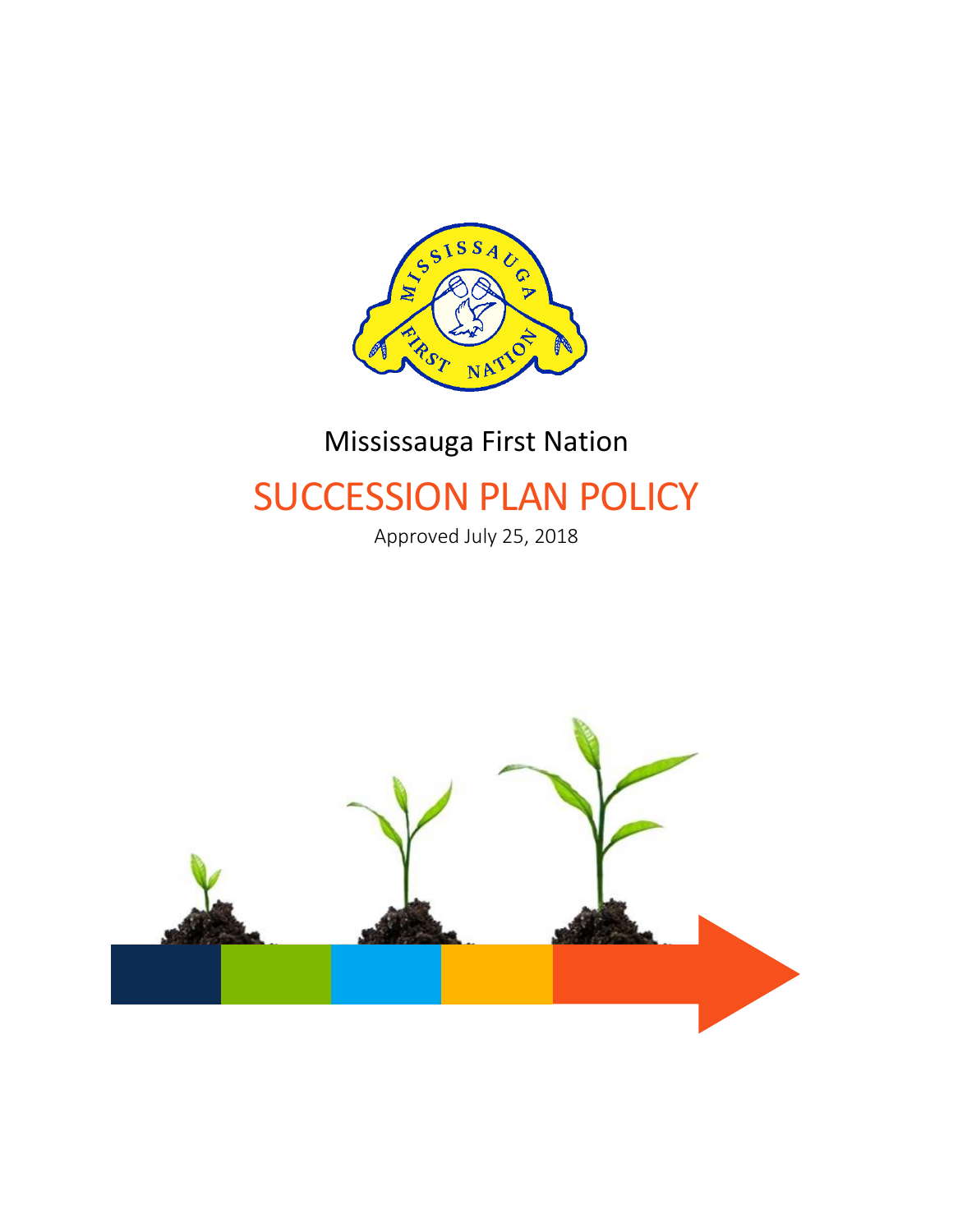### **Contents**

| 1.0 |                                                                               |  |
|-----|-------------------------------------------------------------------------------|--|
| 1.1 |                                                                               |  |
|     |                                                                               |  |
| 1.2 |                                                                               |  |
| 1.3 |                                                                               |  |
| 1.4 |                                                                               |  |
| 1.5 |                                                                               |  |
| 2.0 |                                                                               |  |
| 2.1 |                                                                               |  |
|     |                                                                               |  |
| 2.2 |                                                                               |  |
|     |                                                                               |  |
|     |                                                                               |  |
|     |                                                                               |  |
|     |                                                                               |  |
|     | Succession Plan in Event of a Permanent Change in Director of Operations 13   |  |
| 2.3 |                                                                               |  |
|     |                                                                               |  |
|     |                                                                               |  |
|     |                                                                               |  |
|     |                                                                               |  |
|     |                                                                               |  |
|     | Appendix D: Director of Operations Unplanned Succession Protocol Checklist 19 |  |
|     |                                                                               |  |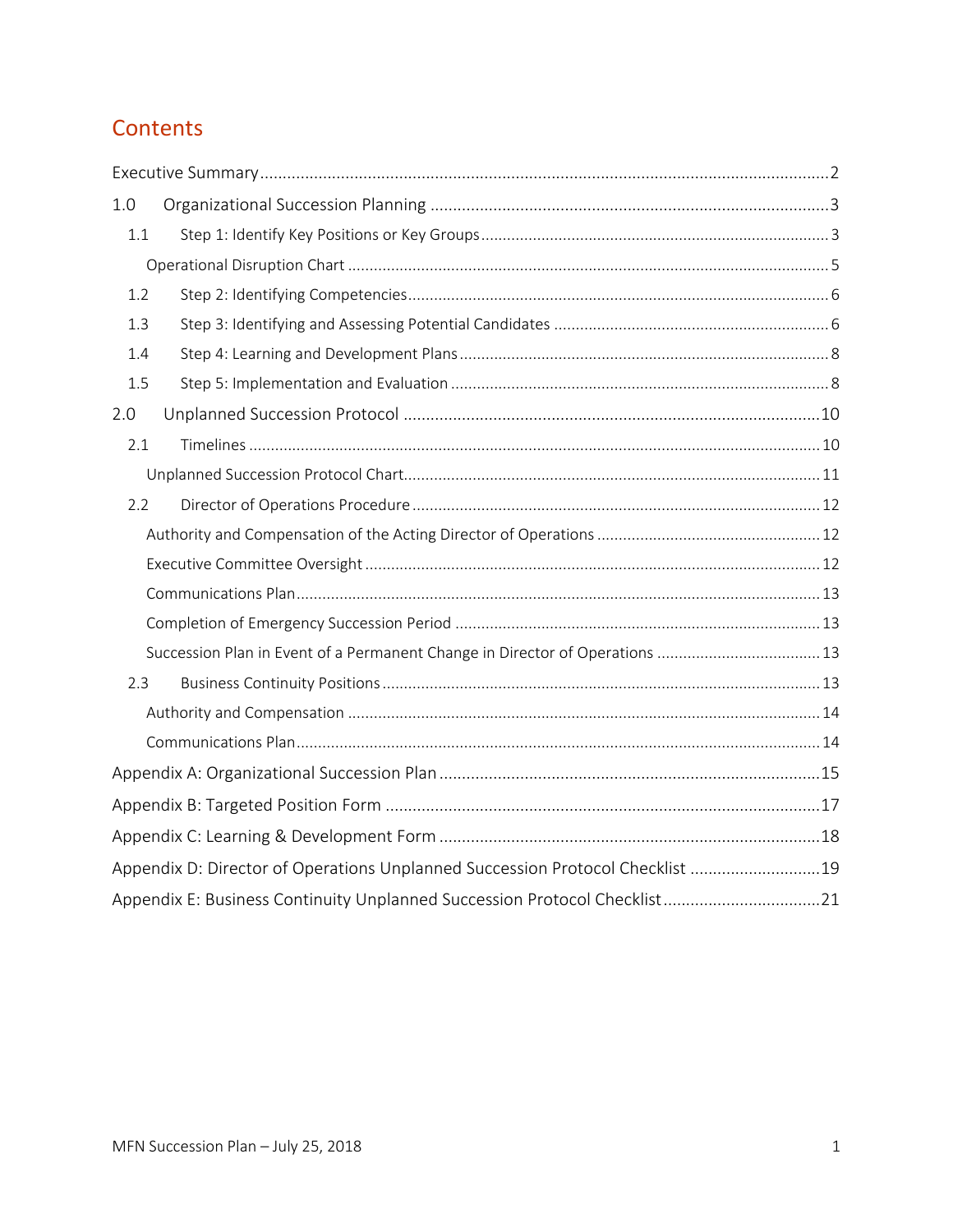### <span id="page-2-0"></span>Executive Summary

This policy will cover two different types of succession planning: Unplanned Succession Protocol and Organizational Succession Plan. Organizational Succession Plan is for expected gaps, and the Unplanned Succession Protocol is to prepare for emergency coverage of critical positions.

There are dozens of unique jobs within Mississauga First Nation, each with a set of roles and responsibilities that must be fulfilled. Many of these positions are specific to the First Nation and, thus, skill sets may not be readily available in the labour market. An Organizational Succession Plan is particularly critical to the community because we are not only the administrators of services but also the beneficiaries of those services. Given the scope of work that occurs within the FN, employees are often highly specialized in their jobs. Focusing on a rather small set of duties, out of all of those which exist within the organization, allows employees to become an expert in their particular field of practice. In turn, this expertise allows the FN to operate efficiently and effectively. However, for a number of different reasons, employees may move from one job to another over relatively short periods of time. Keeping a job filled with a qualified person can sometimes be challenging but is necessary to ensure business continuity.

Leadership plays an essential role in the success of our First Nation. The Unplanned Succession Protocol ensures continuity in the leadership and management of the organization's core functions in operations, internal and external communications, fund development and financial accounting during an unplanned or temporary absence of critical positions. The plan will allow for implementation of the best practice of planning and it supports the Chief and Council and Staff having a shared understanding and knowledge of the delegation of roles and responsibilities.

As part of a broader human resource planning framework, succession planning is just one strategy that can help or support the organization to address HR issues related to:

- Emergency situations, unplanned absences
- The ageing workforce
- Increasing retirement eligibility in the FN
- Competitive labour markets
- Negative net migration and shrinking population
- Potential skill shortages
- Enticement for MFN students to work for the community in their acquired educational path
- Offer information for future MFN students to plan their education
- Internal competency gaps

As MFN prepares for these emerging issues, succession planning and management is becoming an important community responsibility. The following policy is intended to provide Mississauga First Nation's strategy for succession planning.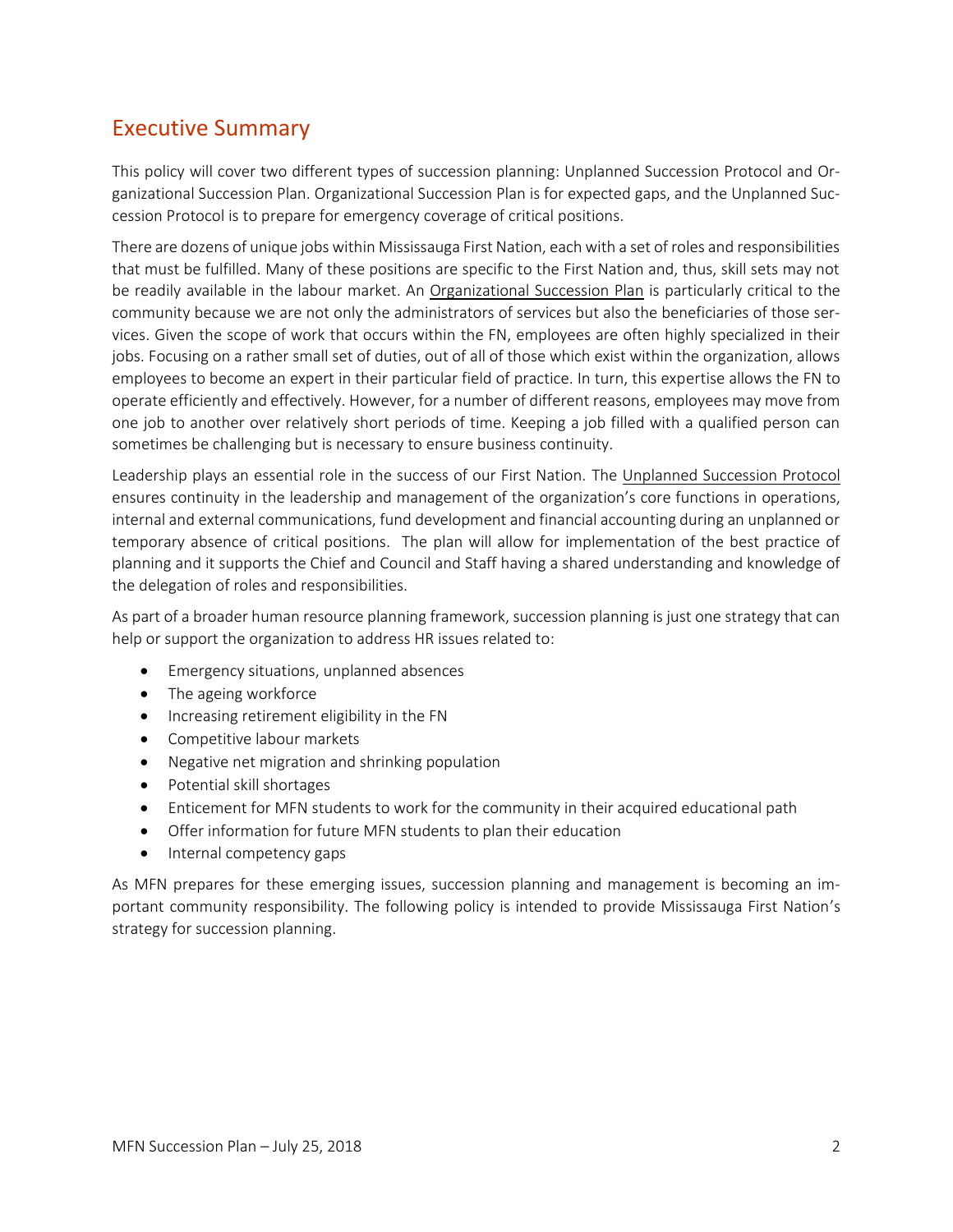### <span id="page-3-0"></span>1.0 Organizational Succession Planning

Essentially, organizational succession planning is a conscious decision by an organization to foster and promote the continual development of employees, and ensure that key positions maintain some measure of stability, thus enabling an organization to achieve business objectives. Specifically, for First Nations this may also mean ensuring that we are offering every opportunity for our members to serve in the community.

Traditionally, succession planning has sometimes taken a replacement approach, often focusing on executive-level positions. One or two successors might be identified and selected, probably based on the exclusive input of their immediate supervisor, and then placed on the fast-track into a senior position. However, succession planning has evolved into a process that can be used to:

- Replenish an organization's HR at a broad or specific level;
- Identify, assess and develop employee or community member knowledge, skills and abilities to meet the current and future staffing needs of the organization; and
- Ensure a continuous supply of talent by helping employees and community members develop their potential, as successors for key departmental positions.

Some of the current practices in succession planning include the following:

- Knowing what jobs at various levels, if removed, would cause a significant loss to the organization, and which of these jobs represent the greatest retention risk.
- Knowing which employees are both interested in, and demonstrate short- and/or long-term potential for, succession into key positions.
- Significant investment to ensure that employees have appropriate and structured learning, development and training opportunities to fulfill their potential.
- Aligning succession planning with current and anticipated business goals and objectives.

Succession management is principally about knowing the needs of the organization and its employees and developing the capacity to address emerging issues that can or will affect business continuity.

#### <span id="page-3-1"></span>1.1 Step 1: Identify Key Positions or Key Groups

A key position or occupational group can be defined in many different ways, but two important criteria that should be considered are criticality and retention risk. A critical position is one that, if it were vacant, would have a significant impact on the organization's ability to conduct normal business. The significance of the impact could be considered in terms of safety, operation of equipment, financial operation, efficiency, public opinion, and so on. Retention risk refers to positions where the departure of an employee is expected (e.g. retirement) or likely (e.g. history of turnover). By examining these criteria on a low-to-high scale, an organization can determine what positions require short- or long-term planning.

| STEP 1 |                                                                                                                                                                                              |  |  |  |  |
|--------|----------------------------------------------------------------------------------------------------------------------------------------------------------------------------------------------|--|--|--|--|
| 1.1a   | Every year Program Directors/Managers will answer the following question aided by the Opera-<br>tion Disruption Chart. Risk Management & Strategic Planning Director will compile the infor- |  |  |  |  |
|        | mation in preparation for Step 1b.                                                                                                                                                           |  |  |  |  |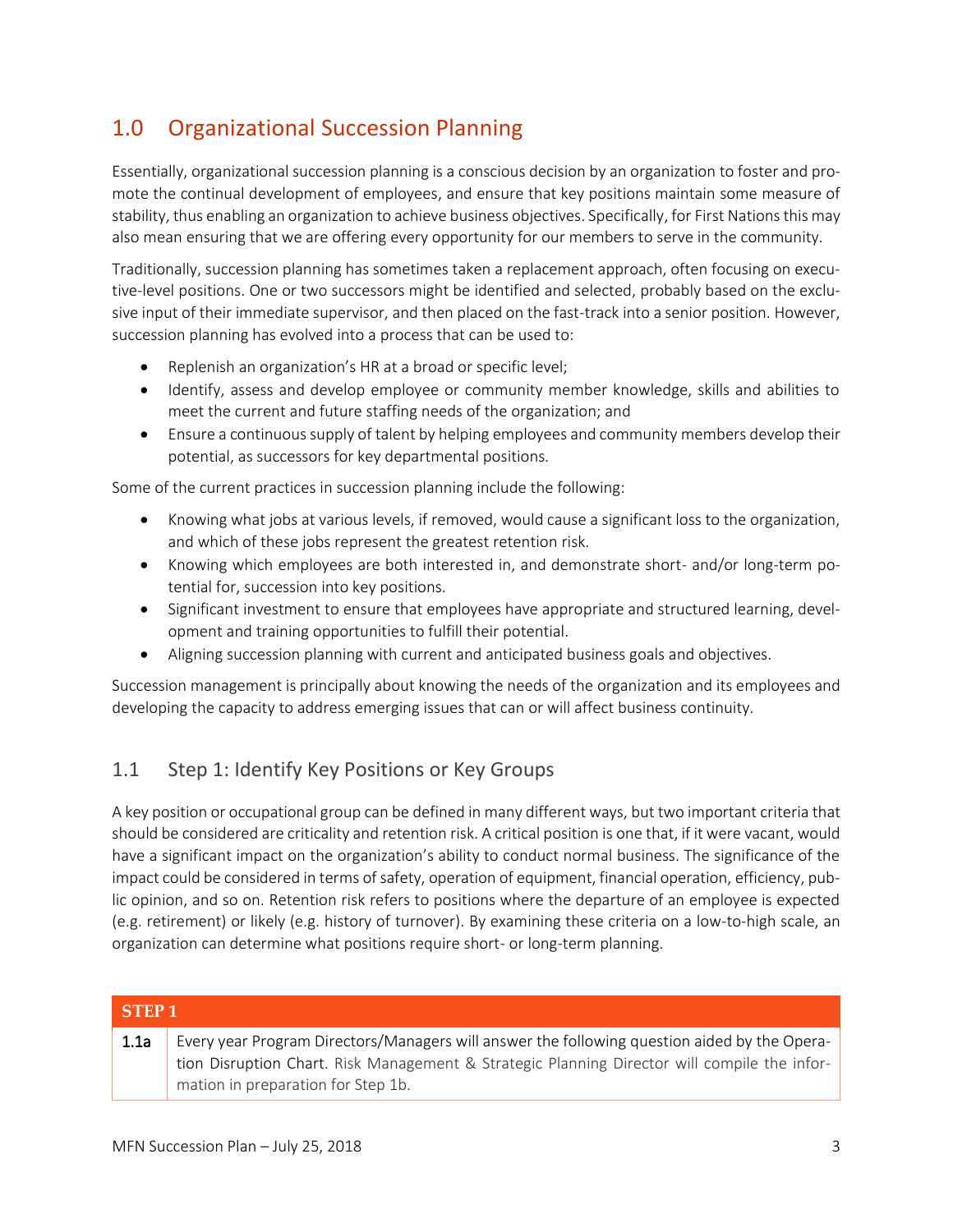|                  | 1.                                                                                                                                                                                                                                                                                                        | Which positions, if left vacant, would cause major difficulties in achieving current and<br>future business goals?                                                                                                                                 |  |  |  |  |  |
|------------------|-----------------------------------------------------------------------------------------------------------------------------------------------------------------------------------------------------------------------------------------------------------------------------------------------------------|----------------------------------------------------------------------------------------------------------------------------------------------------------------------------------------------------------------------------------------------------|--|--|--|--|--|
|                  | 2.                                                                                                                                                                                                                                                                                                        | Which positions, if left vacant, would be detrimental to the health, safety, or security of<br>the community?                                                                                                                                      |  |  |  |  |  |
|                  | 3.                                                                                                                                                                                                                                                                                                        | Which positions would be difficult to fill because the position requires specialized ex-<br>pertise and/or the incumbent possesses a wealth of institutional knowledge?                                                                            |  |  |  |  |  |
|                  | 4.                                                                                                                                                                                                                                                                                                        | For which necessary skills in your branch or sector is there a current or projected labour<br>market shortage, or which positions have been traditionally difficult to fill?                                                                       |  |  |  |  |  |
|                  | 5.                                                                                                                                                                                                                                                                                                        | Is there a need to plan for anticipated positions that do not currently exist?                                                                                                                                                                     |  |  |  |  |  |
| 1.1 <sub>b</sub> | Each year after the Program Managers answer the Individual Managers and the HR department<br>shall complete the questions in 1a, A gap analysis. A review of current employment files and job<br>descriptions and flag those with the following attributes during individual Performance Apprais-<br>als: |                                                                                                                                                                                                                                                    |  |  |  |  |  |
|                  | Retirement forecasts                                                                                                                                                                                                                                                                                      |                                                                                                                                                                                                                                                    |  |  |  |  |  |
|                  | Turnover rates                                                                                                                                                                                                                                                                                            |                                                                                                                                                                                                                                                    |  |  |  |  |  |
|                  | Current and expected vacancies                                                                                                                                                                                                                                                                            |                                                                                                                                                                                                                                                    |  |  |  |  |  |
|                  | Changes to existing programs and services                                                                                                                                                                                                                                                                 |                                                                                                                                                                                                                                                    |  |  |  |  |  |
|                  | $\bullet$                                                                                                                                                                                                                                                                                                 | Highly specialized function                                                                                                                                                                                                                        |  |  |  |  |  |
|                  | $\bullet$                                                                                                                                                                                                                                                                                                 | Unsatisfactory Performance Appraisals                                                                                                                                                                                                              |  |  |  |  |  |
| 1.1c             |                                                                                                                                                                                                                                                                                                           | These results will be shared with Chief & Council, who may highlight or add any targeted posi-<br>tions. Targeted positions must have form (Appendix B) completed with the related documenta-<br>tion and approved by a motion of Chief & Council. |  |  |  |  |  |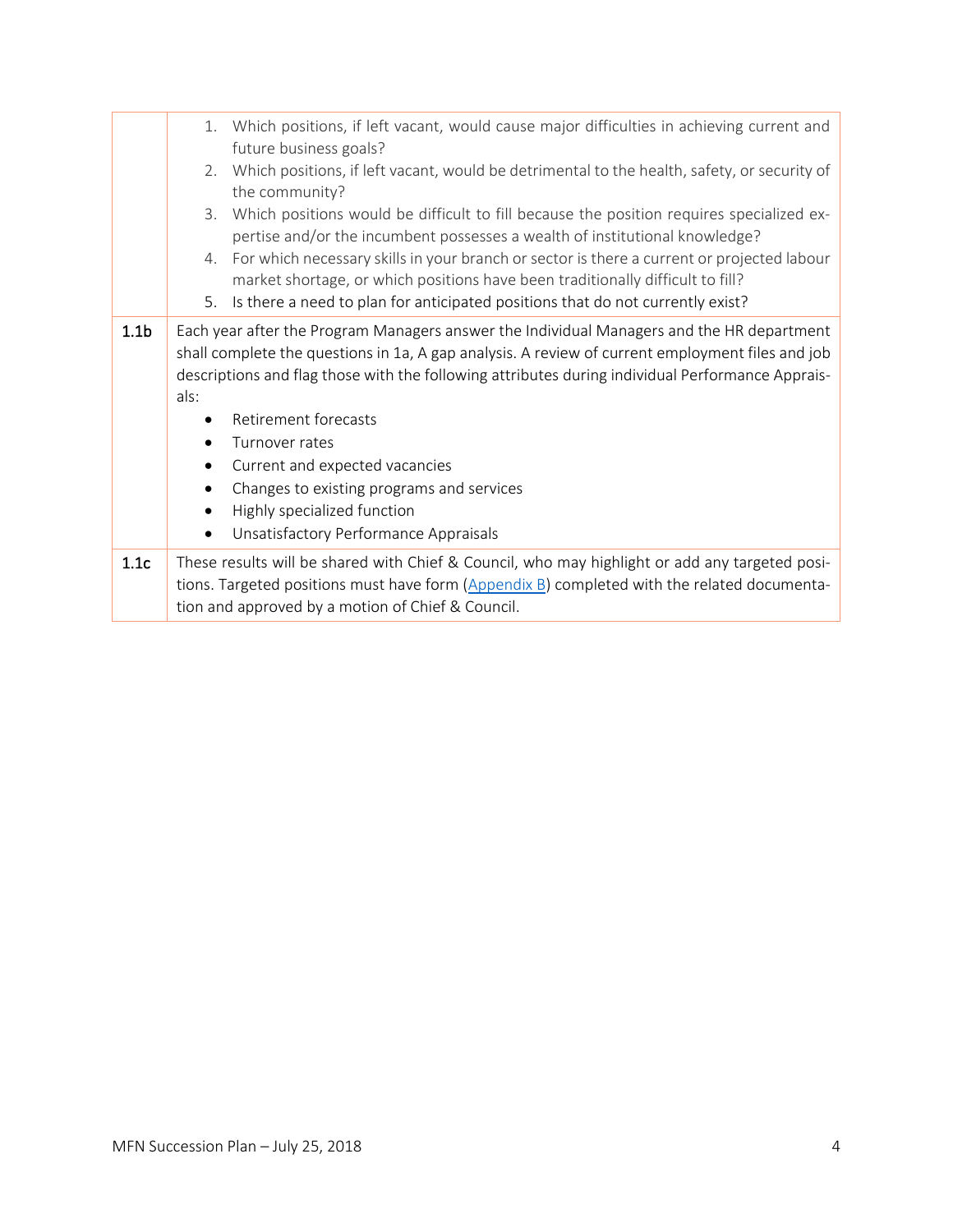#### **Operational Disruption Chart**

<span id="page-5-0"></span>

FIGURE 1: ANALYSIS OF THE HIGHEST RISK FOR OPERATIONAL DISRUPTION SHOULD THE EMPLOYEE LEAVE MISSISSAUGA FIRST NATION.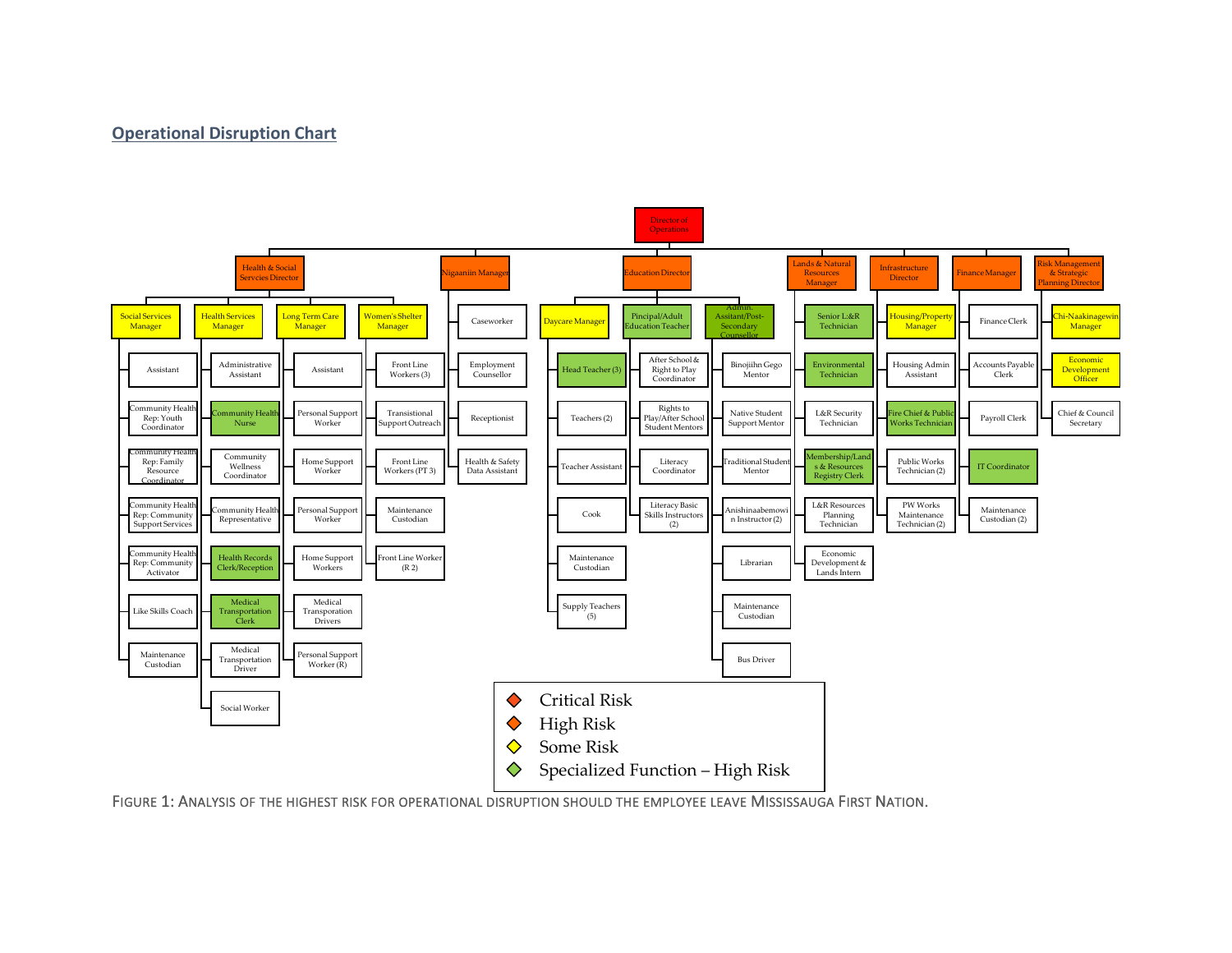### <span id="page-6-0"></span>1.2 Step 2: Identifying Competencies

All positions have a requisite set of knowledge, skills and abilities that are expected of employees who are filling that function. Thus, knowing the competencies of a job is a mandatory component of recruitment, serving as a general baseline to measure against interested potential candidates. However, succession planning provides an opportunity to review the competencies traditionally associated with jobs, particularly with respect to current goals and objectives. Several ways to determine and develop required competencies include:

- Reviewing job descriptions, advertisements, and relevant merit criteria
- Interviewing current and former job incumbents
- Interviewing supervisors, clients, and other stakeholders
- Conducting focus groups or surveys
- Reviewing any existing development programs (i.e. leadership competencies)
- Reviewing organizational values

Although job descriptions offer a good starting point for the identification of competencies, it is important to consider some of the other sources of information listed above.

### **STEP 2** 2a The HR Department upon completion of standardizing job descriptions will ensure Department heads receive a copy of each job. 2b Directors and Managers must review job descriptions and ensure the accuracy and detail is tailored to the position within the department. 2c | Directors and Managers with the RMSP Director and HR will fill out the yearly Succession Plan template provided i[n Appendix A.](#page-15-0) 2d Directors and Managers with the aid of the RMSP Director and HR will develop a detailed competency list for each prioritized position.

### <span id="page-6-1"></span>1.3 Step 3: Identifying and Assessing Potential Candidates

The key purpose of identifying and assessing employees against core job competencies is to help focus their learning and development opportunities in order to prepare them for future roles in the organization. Traditional approaches to succession planning have the potential to result in a one-sided selection process – the organization identifies a key position, and then executives select a high-potential individual for preparation or training. Given the potential sensitivity around the decision-making process in these situations, an employee might be advised about their prospective opportunity for advancement in private. This process is not transparent and can negatively impact the morale of other employees (including the person chosen for succession) and their relationship with the organization.

Modern approaches to succession planning suggest that transparency and accountability are the best practices for an organization. Recruitment in the public service is based on merit, fairness and respect, and these concepts are maintained and supported by the succession planning process. To demonstrate these values, succession planning must be:

• Objective and independent of personal bias;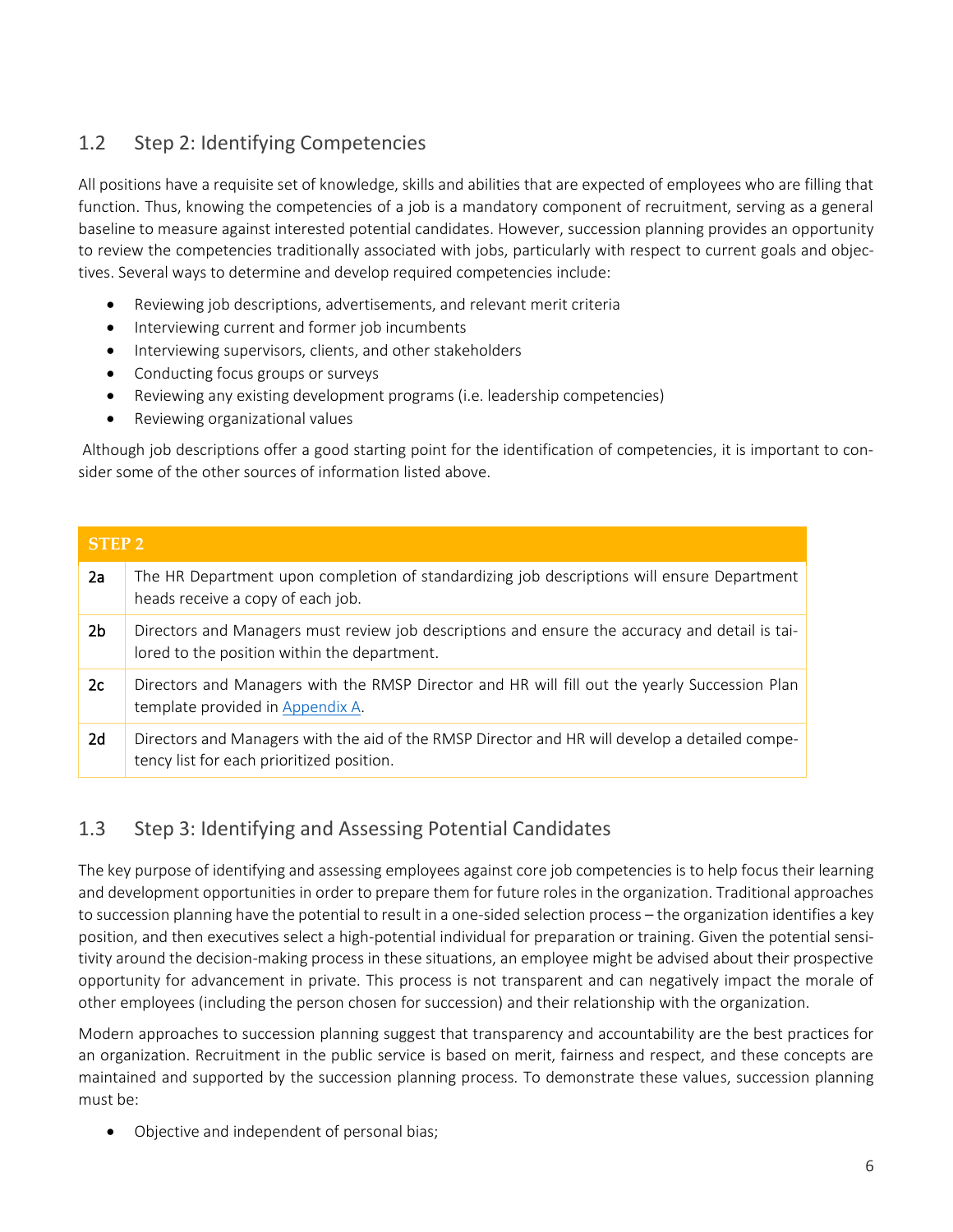- Merit-based;
- Communicated to and understood by all employees; and
- Transparent at all stages of the process.

This step of the succession planning process is closely related to regular recruitment practices, but succession planning goes one-step further by helping interested candidates develop the requisite skills prior to the formal recruitment process that begins once a position becomes vacant.

|                | <b>STEP 3</b>                                                                                                                                                                                                                                                                                                                                                                                                                                                                                                                                                                                                                                                                                                                                                                                                                                                                                                                                                                                                                   |
|----------------|---------------------------------------------------------------------------------------------------------------------------------------------------------------------------------------------------------------------------------------------------------------------------------------------------------------------------------------------------------------------------------------------------------------------------------------------------------------------------------------------------------------------------------------------------------------------------------------------------------------------------------------------------------------------------------------------------------------------------------------------------------------------------------------------------------------------------------------------------------------------------------------------------------------------------------------------------------------------------------------------------------------------------------|
| 3a             | Each year during the General Membership Meeting (Audit Presentation), a report shall be given on<br>the effectiveness of the Organizational Succession Plan and feedback should be solicited.                                                                                                                                                                                                                                                                                                                                                                                                                                                                                                                                                                                                                                                                                                                                                                                                                                   |
| 3 <sub>b</sub> | Employment and Training in conjunction with the Education Department will develop a Mississauga<br>First Nation Skills Registry database identifying, to be updated yearly:<br>i.<br>Name<br>ii.<br>Location<br>iii.<br>Education/Licensing/Certification<br>Training<br>iv.<br>Age<br>V.<br>vi.<br>Work history/experience<br>vii.<br>Current post-secondary enrollment and program and completion date                                                                                                                                                                                                                                                                                                                                                                                                                                                                                                                                                                                                                        |
| 3c             | The Program Managers advised by the Risk Management & Strategic Planning Director and the HR<br>department will identify current employees interested in advancement within the organization.<br>Some critical questions that may help departments prepare for this step include:<br>Ensuring there has been one-on-one discussion with employees regarding their career goals<br>$\bullet$<br>and interests<br>All employees have been made aware of available succession opportunities.<br>$\bullet$<br>Do employees understand the purpose and process of succession planning? Specifically, do<br>$\bullet$<br>they understand that they are not guaranteed a promotion as a result of this process?<br>Do employees who were not considered for a current opportunity understand that they can<br>$\bullet$<br>be considered in the future with further development of their knowledge, skills, and abili-<br>ties?<br>How will the organization communicate the outcome of an internal succession-based ap-<br>pointment? |
| 3d             | In the event that a targeted succession plan has been mandated by Chief & Council, the relevant<br>Director/Manager in conjunction with the HR department will follow the <b>posting procedure as out-</b><br>lined in the Personnel policy, changing the job expectations to reflect the developmental processes<br>that will occur.<br>Identification of suitable candidates will be completed by the appropriate Program Director/Man-<br>ager advised by the RMSP Director and HR Department. Candidates will be asked to submit:<br>A letter of interest in the position indicating a willingness to participate in Succession Plan-<br>i.<br>ning process<br>A current Resume/CV<br>ii.                                                                                                                                                                                                                                                                                                                                   |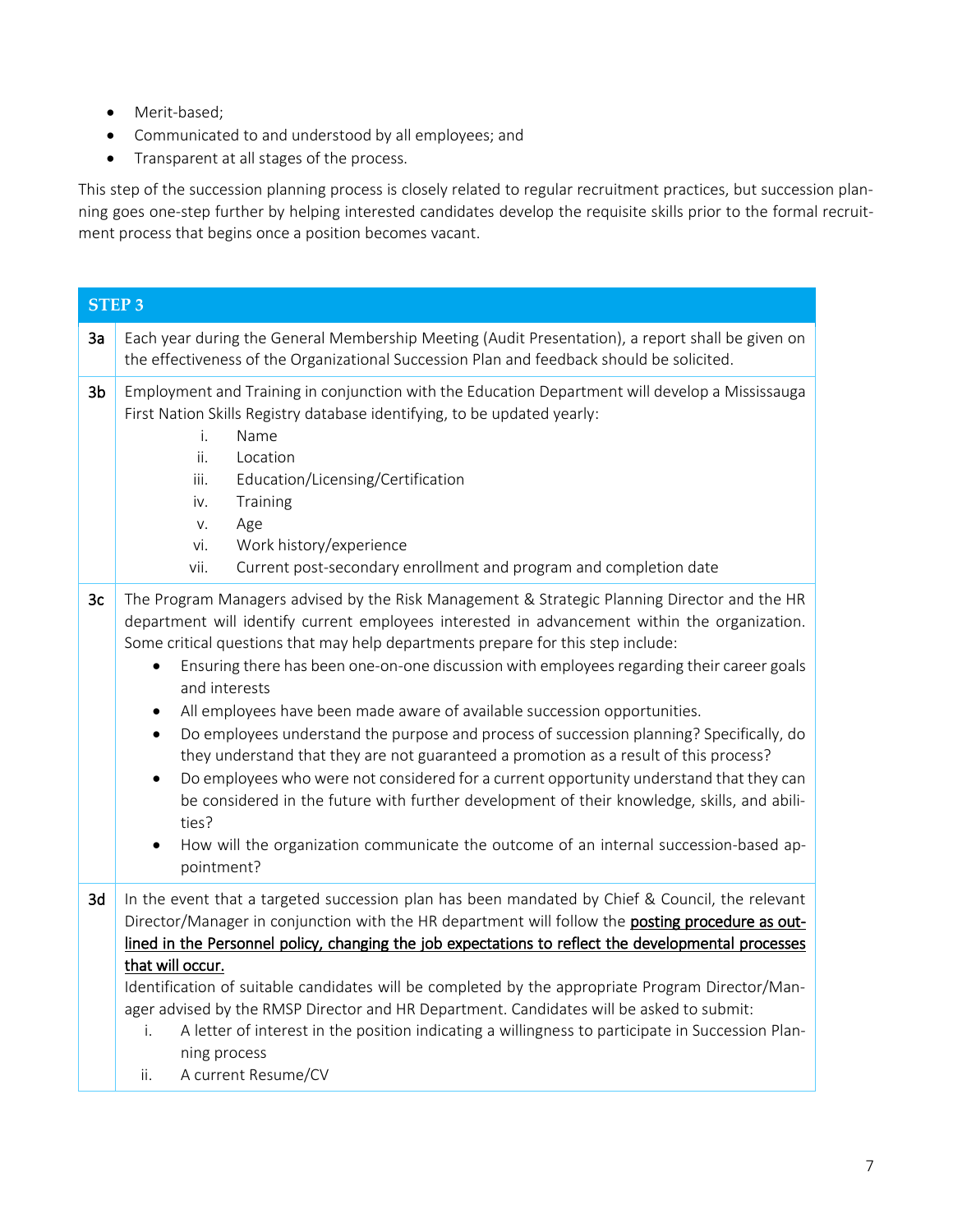#### <span id="page-8-0"></span>1.4 Step 4: Learning and Development Plans

Once the relevant candidates have been identified, based on their interest and potential for success in a key position, the organization must ensure that these employees have access to focused learning and development opportunities. When a suitable candidate has been identified through the hiring process, the Immediate Supervisor should fill out [Appendix C,](#page-18-0) the Learning & Development Plan to be included with the Employee record.

| <b>STEP4</b> |                                                                                                                                                                                                                                                                                                                                                                                                                                                                                                                                                                                                                                                                                 |  |
|--------------|---------------------------------------------------------------------------------------------------------------------------------------------------------------------------------------------------------------------------------------------------------------------------------------------------------------------------------------------------------------------------------------------------------------------------------------------------------------------------------------------------------------------------------------------------------------------------------------------------------------------------------------------------------------------------------|--|
| 4a           | The Program Manager responsible advised by RMSP Director & HR department will create a<br>comprehensive learning plan for the candidate, keeping the following factors in mind:<br>Plans should focus on decreasing or removing the gap between expected competencies<br>$\bullet$<br>and the current knowledge, skills and abilities of candidates.<br>Manage expectations - modern succession planning is based on learning and develop-<br>$\bullet$<br>ment to fulfill employee potential, rather than merely filling a vacancy.<br>Develop a list of qualified trainers, for example:<br>Resume building<br>$\circ$<br>Networking<br>$\Omega$<br>Communication<br>$\Omega$ |  |
| 4a (i)       | MFN Internal Staff Candidates<br>There are a wide range of learning and development opportunities to consider, which can in-<br>clude:<br>Professional Development<br>$\bullet$<br>Mentoring, coaching or job-shadowing;<br>٠<br>Documenting critical knowledge;<br>$\bullet$<br>Job assignments that develop and/or improve a candidate's competencies (stretch as-<br>signments);<br>Job rotations; and<br>Formal external education or training.<br>$\bullet$                                                                                                                                                                                                                |  |
| 4a (ii)      | MFN Membership Candidates<br>Mentoring, coaching or job-shadowing;<br>$\bullet$<br>Outreach activities to Post-Secondary Students;<br>$\bullet$<br>Documenting critical knowledge;<br>Dedicated Summer Employment;<br>$\bullet$<br>Academic year project assignments;<br>$\bullet$<br>Attending position related meetings, events or workshops; and<br>Encourage Candidate to tailor assignments to MFN interests.                                                                                                                                                                                                                                                              |  |

#### <span id="page-8-1"></span>1.5 Step 5: Implementation and Evaluation

Once a succession plan has been established, monitoring its efficiency and effectiveness will be essential. Thus, each succession plan should be developed within an evaluation framework in order to measure progress and success, as well as provide any evidence to support changes to the succession planning process.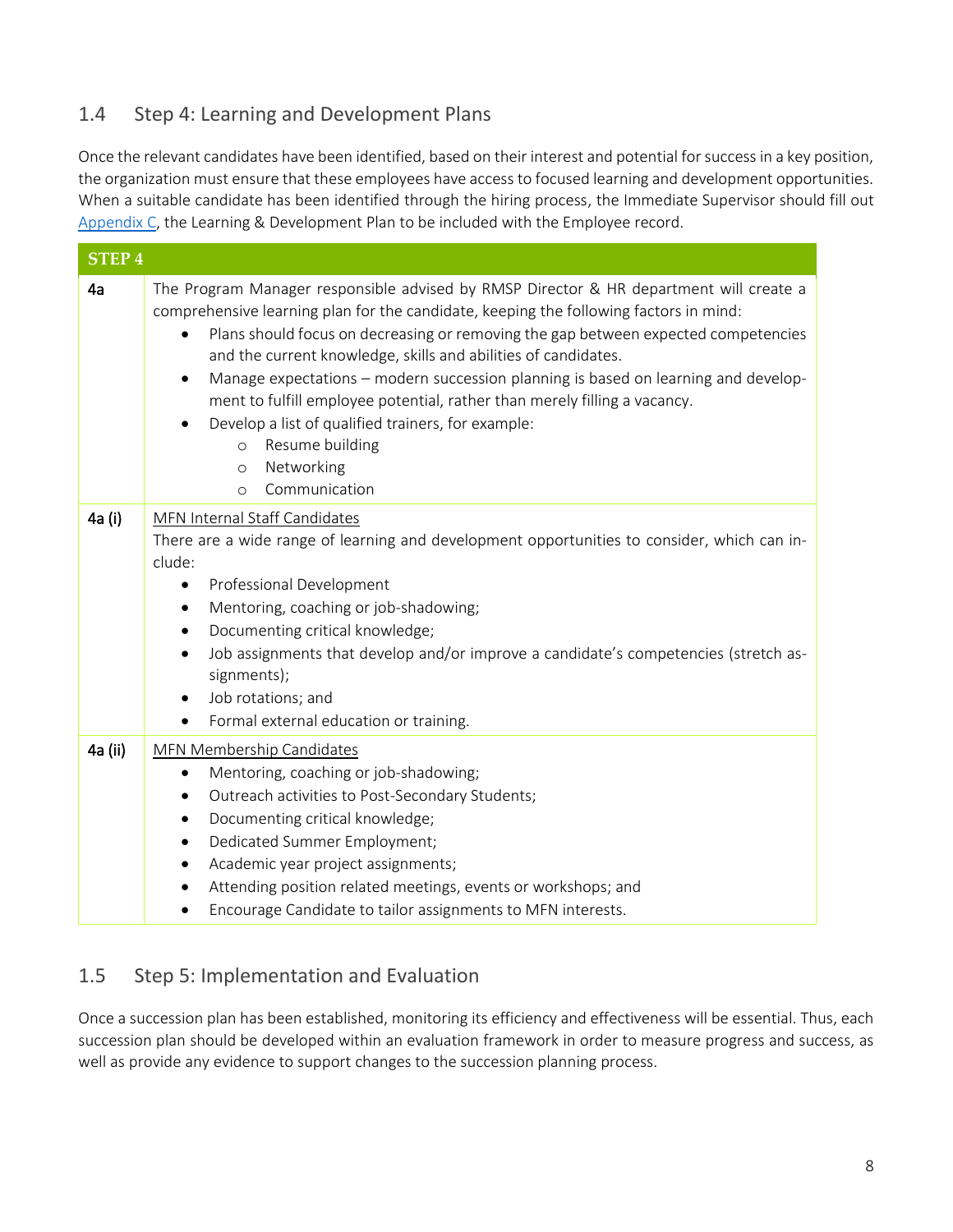|    | <b>STEP 5</b>                                                                                                                                                                                                                                                                                                                                                                                                                                                                                                                                                                                                                                                                                                                                                                                                                                                                                                                                                     |
|----|-------------------------------------------------------------------------------------------------------------------------------------------------------------------------------------------------------------------------------------------------------------------------------------------------------------------------------------------------------------------------------------------------------------------------------------------------------------------------------------------------------------------------------------------------------------------------------------------------------------------------------------------------------------------------------------------------------------------------------------------------------------------------------------------------------------------------------------------------------------------------------------------------------------------------------------------------------------------|
| 5a | <b>Evaluations for Candidates</b><br>The match-up of specific Candidates and positions will be laid out in the specific Learning &<br>1.<br>Development plan. At each stage, either the Candidate or MFN will consider whether to<br>continue to the plan.<br>Candidates in the process shall be evaluated according to the Learning and Development<br>2.<br>Plan.<br>The evaluations will be included in the Employee Record.<br>3.<br>Within six (6) months of a successful full-time mentorship position, Chief and Council at a<br>4.<br>duly convened meeting, shall approve the candidate to be offered the position for which<br>they are being mentored.<br>In the event that the candidate declines the standard process for filling positions shall com-<br>5.<br>mence.                                                                                                                                                                               |
| 5b | Evaluation of Policy by Staff – to be completed three (3) years post approval<br>Planning to collect and assess these types of information will ensure that the organization monitors<br>its succession planning activities, appropriately measures success, and adjusts the process accord-<br>ingly given sufficient evidence. Some evaluative questions for departments to consider might in-<br>clude:<br>Are there any additions or concerns to be addressed?<br>Functional strengths and weaknesses<br>Potential gaps in planning and assumptions<br>Impact of the process relative to stated goals and objectives<br>How the process operates - the relationship between inputs, activities, outputs, and<br>outcomes<br>Have all key jobs been identified and do they have succession plans?<br>What is the impact of succession plans on business continuity in key positions?<br>What are the areas for improvement in the succession planning process? |
| 5c | Evaluation of Policy by Community Members – to be completed five (5) years post approval<br>Evaluating succession planning efforts will help to ensure the effectiveness of the process by provid-<br>ing information regarding:<br>Is this an acceptable process for Mississauga First Nation?<br>Are there any changes that the community believes would better reflect the values of<br>MFN?<br>Have the changes suggested by the community been incorporated into the plan?<br>What are the areas for improvement in the succession planning process?<br>How the process operates - the relationship between inputs, activities, outputs, and<br>outcomes<br>Impact of the process relative to stated goals and objectives<br>Functional strengths and weaknesses<br>Potential gaps in planning and assumptions<br>Cost-effectiveness and cost-benefit                                                                                                        |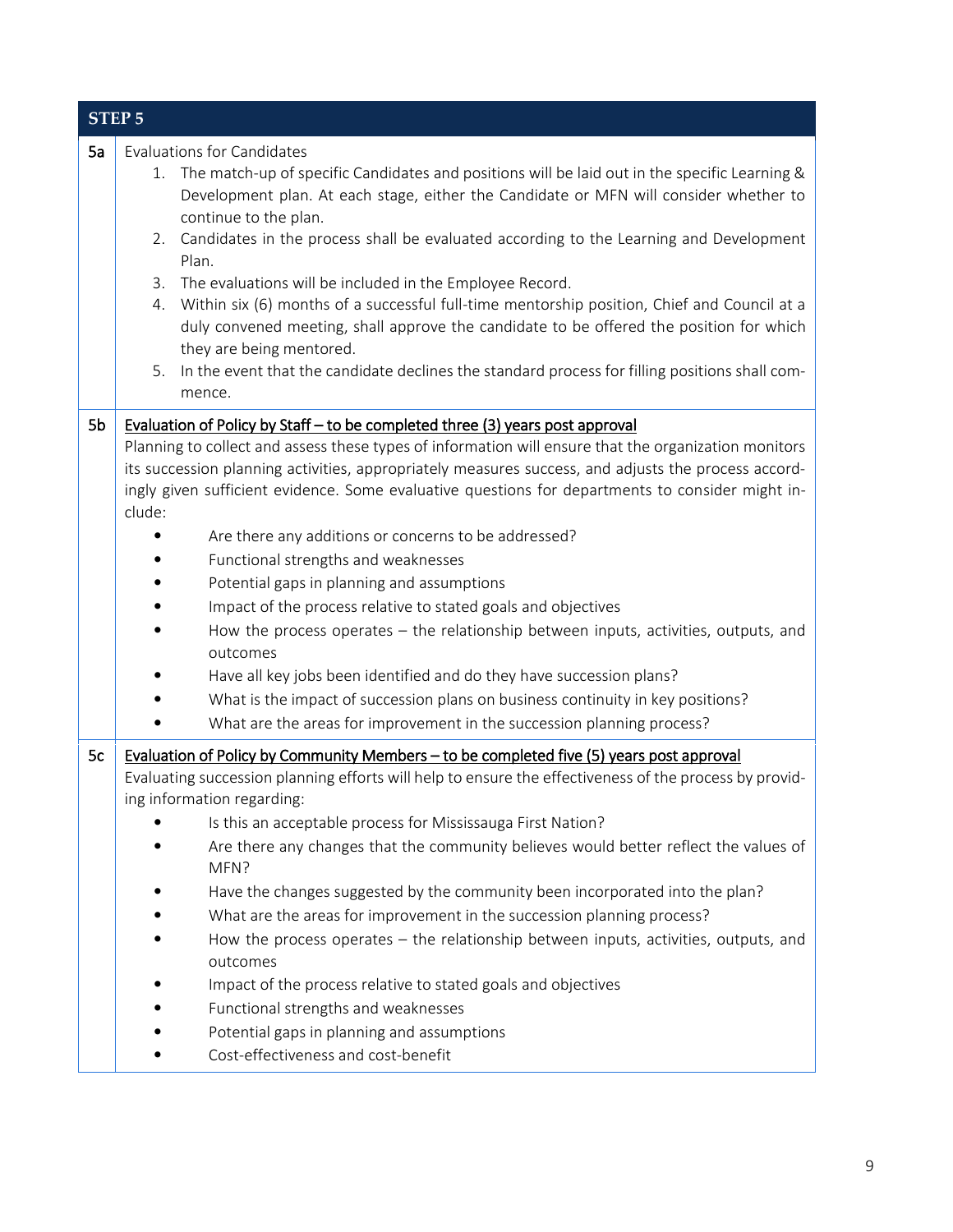### <span id="page-10-0"></span>2.0 Unplanned Succession Protocol

An unplanned absence is one that arises unexpectedly in which it is expected that the absent employee will return to his/her position once the events precipitating the absence are resolved. Chief and Council recognizes that this is a plan for contingencies due to the disability, death or departure of an employee. If the organization is faced with the unlikely event of an untimely vacancy, the organization has in place the following Unplanned Succession Protocol to facilitate the transition to both interim and longer-term leadership.

An Unplanned Succession Protocol positions chart is included in this policy. This outlines the positions that would most affect service to Mississauga First Nation members and dictates the timelines in which Chief & Council must take action. For the Director of Operations position, there is a more specific protocol outlined since this position is the lynchpin of the entire organization.

A short-term temporary absence is less than three months. A long-term absence is expected to last more than three months. A permanent change is one in which it is firmly determined that the employee will not be returning to the position. Chief and Council is authorized to implement the terms of this emergency plan in the event of the unplanned absence of a critical position of MFN Band Administration.

By creating this document, our hope is that Chief & Council and Staff are prepared to implement the plan effectively. The latter half of this document contains the actual resources, and information and contact inventory for Chief & Council and interim leadership to use as needed. We also hope to ensure confidence among the community (Chief and Council, staff, donors, volunteers, partner agencies, broader community, etc.) that the organization remains stable and strong during a transition with a leadership and management structure to support its mission.

| <b>Director of Operations</b> | The DOO position is critical enough to warrant a temporary replacement within 4-5           |
|-------------------------------|---------------------------------------------------------------------------------------------|
|                               | days of an unplanned absence.                                                               |
| <b>Business Continuity</b>    | The Niigaaniin Manager, Post-Secondary Counsellor, and Finance Manager oversee              |
|                               | payments that go to community members. The Infrastructure Director and Fire                 |
|                               | Chief/Water Technician positions oversee critical aspects of community infrastructure       |
|                               | which could be at risk if someone were unable to troubleshoot or maintain those ser-        |
|                               | vices. The Health & Social Services Manager, Education Director, Lands & Resources          |
|                               | Manager, HR Advisor, Chief & Council Secretary fulfill critical administrative roles within |
|                               | MFN. The Long Term Care Nurse/Manager, Women's Shelter Manager, Daycare Man-                |
|                               | ager, and Membership Clerk oversee day-to-day community services that would be im-          |
|                               | pacted substantially should they be on unexpected leave.                                    |

#### <span id="page-10-1"></span>2.1 Timelines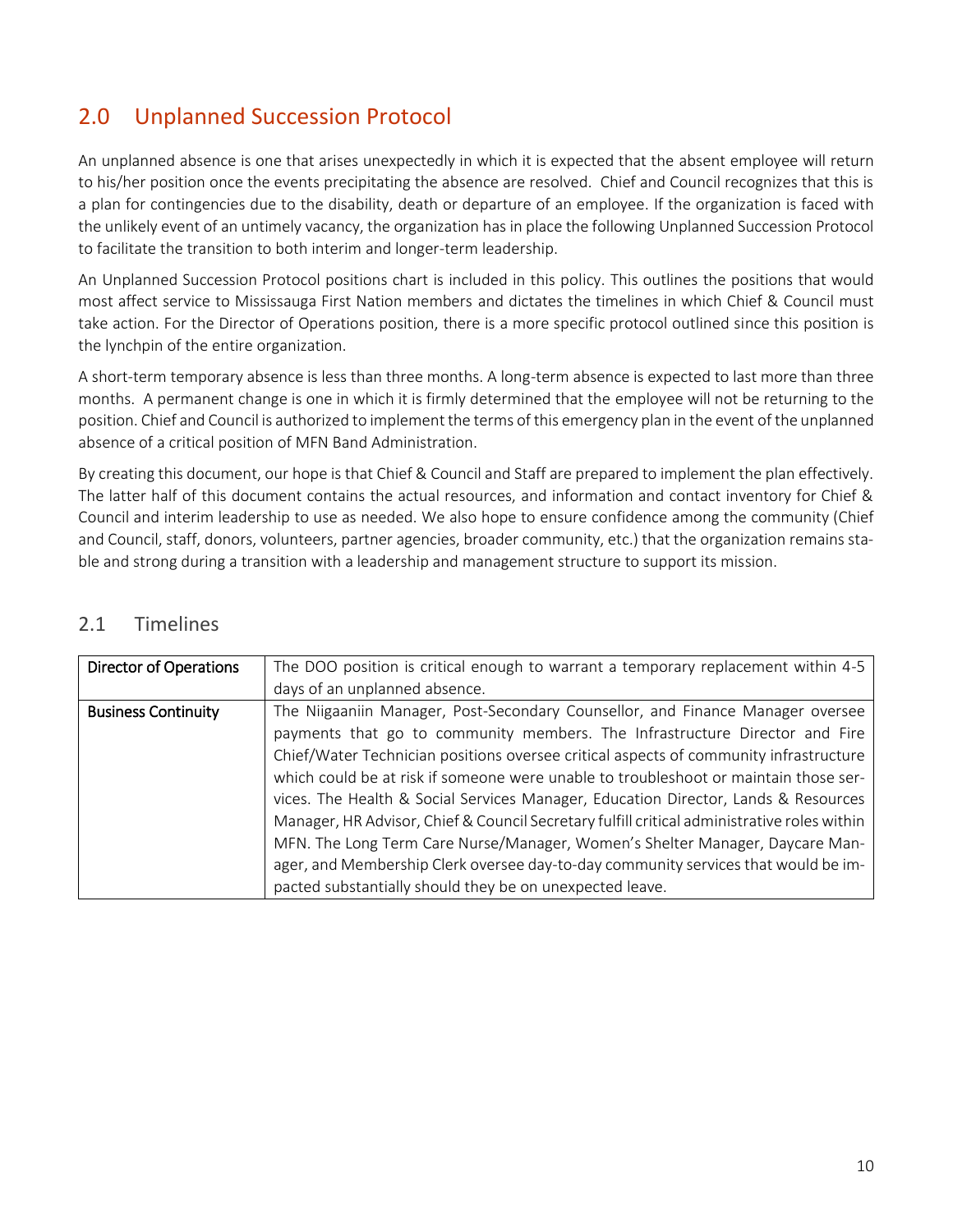#### **Unplanned Succession Protocol Chart**

<span id="page-11-0"></span>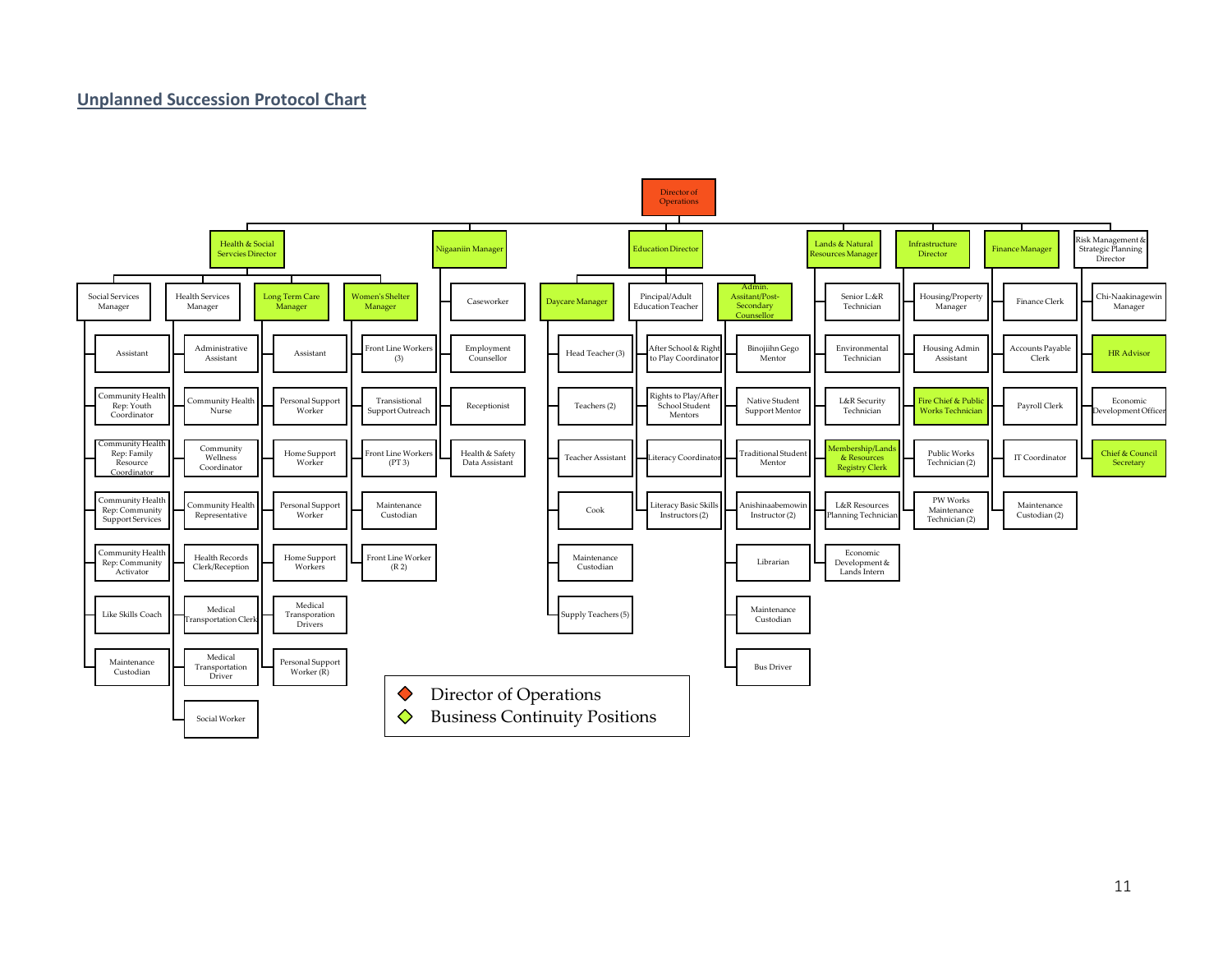### <span id="page-12-0"></span>2.2 Director of Operations Procedure

In the event of an unplanned absence of the Director of Operations, the staff or Chief & Council who is first aware of the situation, is to immediately inform the Chief (or a member of the Executive Committee if the Chief is not available) of the absence. As soon as it is feasible, the Chief should convene a meeting of the Executive Committee to affirm the procedures prescribed in this plan or to make modifications as the Committee deem appropriate. This should be followed soon after by a full Council meeting (conference call is acceptable) so that each member of Chief and Council is fully informed and engaged. A majority vote by the full Chief and Council is needed to affirm the actions of the Executive Committee. It is understood that the Executive Committee has been delegated by the authority to immediately begin its responsibilities.

At the time that this plan was approved, the position of Acting Director of Operations would be filled by the MFN Director (qualified candidate). Should the standing appointee to the position of Acting Director of Operations be unable to serve, the first and second back-up appointees for the position of Acting Director of Operations will be the Finance Manager. The Executive Committee may also consider the option of splitting executive duties among the designated appointees.

#### <span id="page-12-1"></span>**Authority and Compensation of the Acting Director of Operations**

- 1. The person appointed as Acting Director of Operations shall have the full authority for decision-making and independent action as the regular Director of Operations.
- 2. The Acting Director of Operations may be offered a temporary salary increase to the entry-level salary of the Director of Operations position [or up to a 10% increase at the discretion of Chief and Council].

#### <span id="page-12-2"></span>**Executive Committee Oversight**

The Executive Committee shall be responsible for monitoring and supporting the work of the Acting Director of Operations.

In 2018, the individuals comprising the Executive Committee are:

- Reg Niganobe, Chief
- Ryne Denis, Councillor
- Brent Niganobe, Councillor
- Resource Person, Risk Management & Strategic Planning Director

The above named people will be sensitive to the special support needs of the Acting Director of Operations in this temporary leadership role. It is expected that the Chief will focus on communicating with the full Council and convening an emergency Council meeting to enact this plan in support of the Executive Committee. Chief and Risk Management & Strategic Planning Director will be responsible for bi-weekly meetings with the Acting DOO focusing on supporting that person as well as ensuring that they have what they need from various Council members. As appropriate, the Head Councilor, Finance Manager and Chief & Council Secretary may also be asked to join these meetings.

The Executive Committee will give immediate consideration, in consultation with the Acting Director of Operations, to temporarily filling the management position left vacant by the Acting Director of Operations. This is in recognition of the fact that for a leanly staffed organization, it may not be reasonable to expect the Acting Director of Operations to carry the duties of both positions. The position description of a temporary manager would focus on covering the priority areas in which the Acting Director of Operations needs assistance.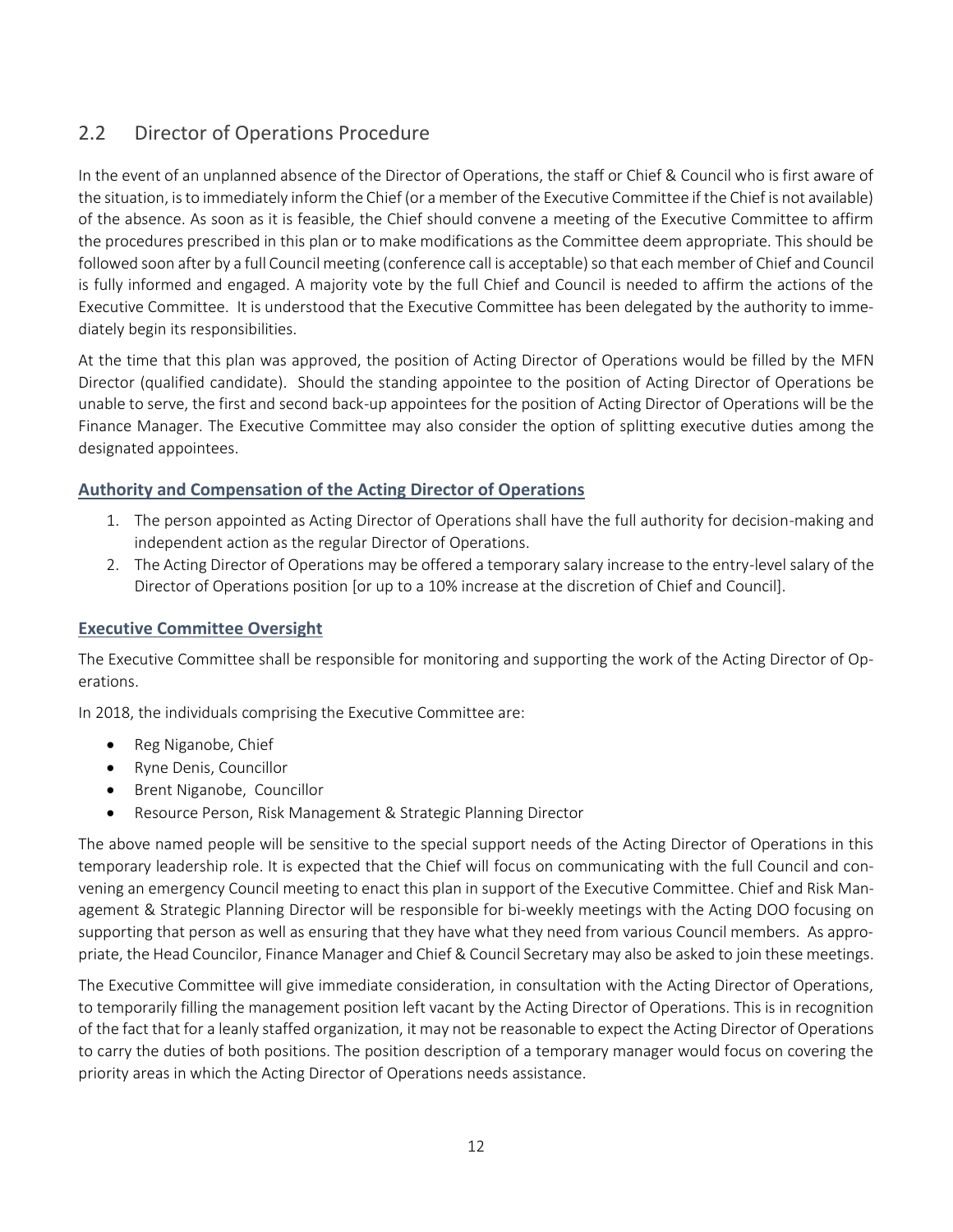#### <span id="page-13-0"></span>**Communications Plan**

Immediately upon transferring the responsibilities to the Acting Director of Operations, the Chief or designee, will notify remaining staff members, and members of the Council of the delegation of authority.

As soon as possible after the Acting Director of Operations has begun covering the unplanned absence, Council Members and the Acting Director of Operations shall communicate the temporary leadership structure to key external supporters as identified in the Key Stakeholder Contacts section of this document. These contacts may include (but not be limited to) government contract officers, foundation program officers, civic leaders, major donors and major contractors.

#### <span id="page-13-1"></span>**Completion of Emergency Succession Period**

The decision about when the absent Director of Operations returns after a short-term or long-term absence should be determined by the Director of Operations and the Executive Committee. They will decide upon a mutually agreed upon schedule and start date. A reduced schedule for a set period of time can be allowed, by approval of the Executive Committee, with the intention of the Director of Operations working their way back up to a full-time commitment.

The Executive Committee will give immediate consideration, in consultation with the Acting Director of Operations, to temporarily filling positions in addition to the management position left vacant by the Acting Director of Operations. This is in recognition of the fact that for a term of more than three months, it may not be reasonable to expect the Acting Director of Operations to carry the duties of both positions. The additional position descriptions would focus on covering the priority areas to which neither the Acting Director of Operations nor the temporary manager are able to attend.

#### <span id="page-13-2"></span>**Succession Plan in Event of a Permanent Change in Director of Operations**

A permanent change is one in which it is firmly determined that the Director of Operations will not be returning to the position. Chief and Council will appoint a Transition and Search Committee within 30 days to plan and carry out a transition to a new permanent Director of Operations. The Council will also consider the need for outside consulting assistance depending on the circumstances of the transition and the Council's capacity to plan and manage the transition and search. The Transition and Search Committee will also determine the need for an Interim Director of Operations, and plan for the recruitment and selection of an Interim Director of Operations (if Chief and Council chooses not to utilize the Acting Director of Operations). Then the Transition and Search Committee will plan for the recruitment and selection of a permanent Director of Operations, using the recruitment policies outlined in the Personnel Policy.

#### <span id="page-13-3"></span>[See Appendix D: Director of Operations Unplanned Succession Protocol Checklist](#page-19-0)

#### 2.3 Business Continuity Positions

In the event of an unplanned absence of the any of the 2 week action positions:

The staff member, who is first aware of the situation, is to immediately inform the Director of Operations of the absence. Each of these positions should have a designated person who could potentially, temporarily be placed in an acting position. This information shall be complied and stored with the Director of Operations and the Human Resources Department.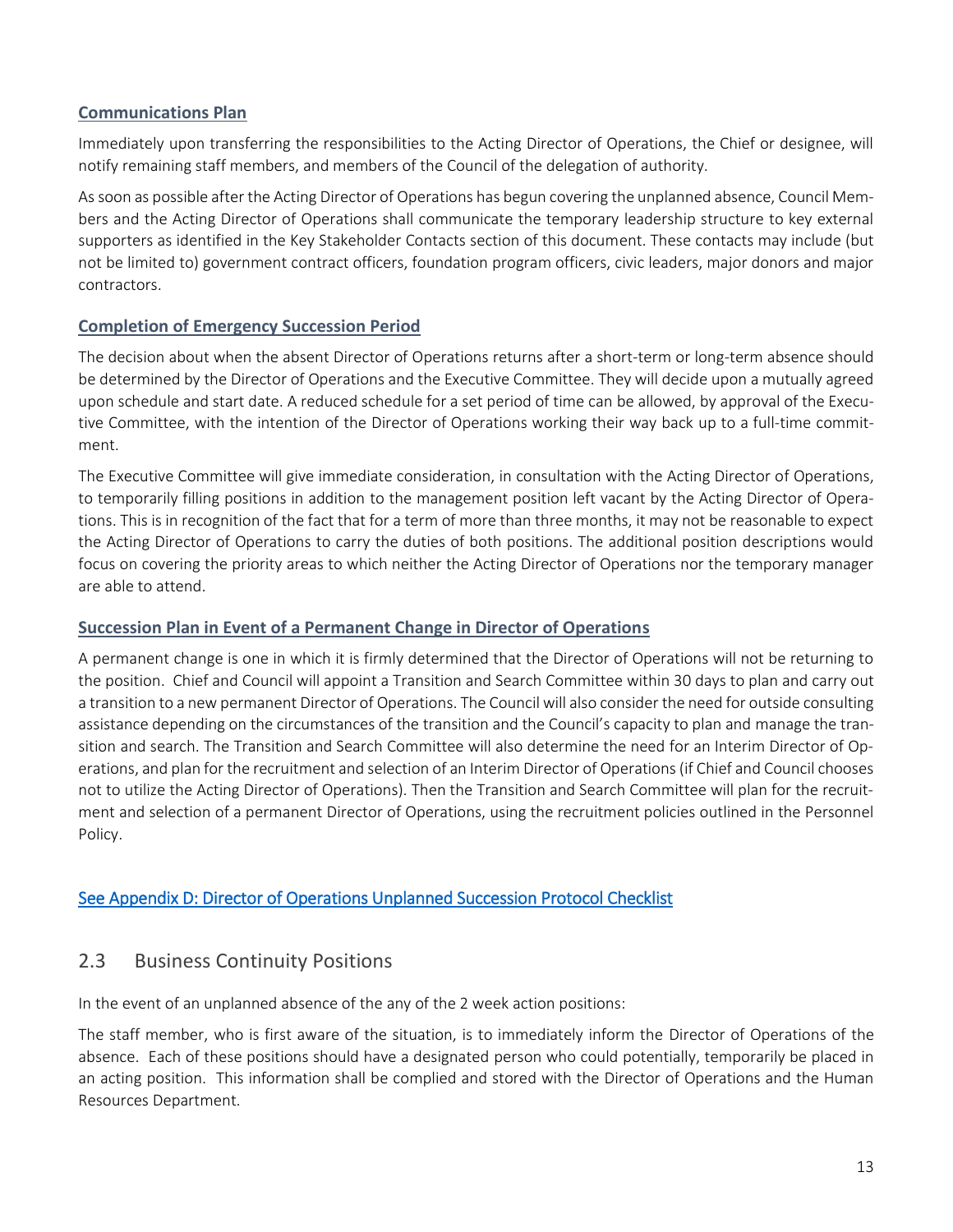#### <span id="page-14-0"></span>**Authority and Compensation**

According to the approved policy Temporary Acting Positions the Designate shall have the full authority for decisionmaking and independent action to carry out the duties and responsibilities involved. Compensation shall be according to this same policy.

#### <span id="page-14-1"></span>**Communications Plan**

Immediately upon transferring the responsibilities the Director of Operations, will notify remaining staff members, and members of the Chief and Council of the delegation of authority.

[See Appendix E: Business Continuity Unplanned Succession Protocol Checklist](#page-21-0)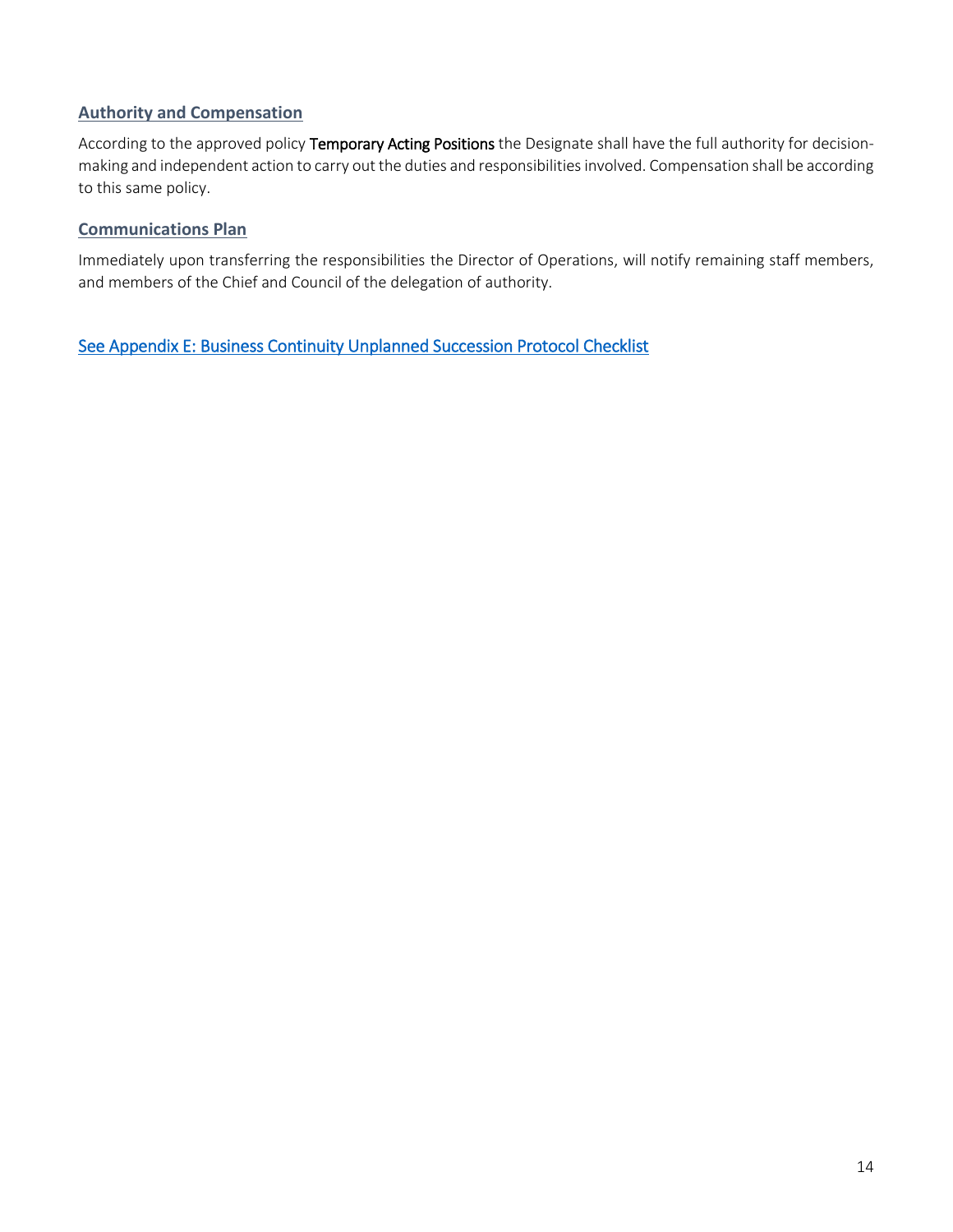

#### Mississauga First Nation

### Appendix A: Organizational Succession Plan

Year: \_\_\_\_\_\_\_

<span id="page-15-0"></span>**STEP 1: Identifying Key Positions & Departments**

|        | Which positions, if left vacant, would cause major difficulties in achieving current and future business |  |  |
|--------|----------------------------------------------------------------------------------------------------------|--|--|
| goals? |                                                                                                          |  |  |
|        |                                                                                                          |  |  |

Which positions, if left vacant, would be detrimental to the health, safety, or security of the community?

•

•

•

Which positions would be difficult to fill because the position requires specialized expertise and/or the incumbent possesses a wealth of institutional knowledge?

For which necessary skills in your branch or sector is there a current or projected labour market shortage, or which positions have been traditionally difficult to fill?

Is there a need to plan for anticipated positions that do not currently exist?

•

•

Are there any key positions based on the gap analysis and current Performance Appraisal cycle?

Are there any targeted positions identified by Chief & Council?

•

| <b>STEP 2: Identifying Competencies</b> |        |      |                               |                       |
|-----------------------------------------|--------|------|-------------------------------|-----------------------|
| <b>TASK</b>                             | Date   | Com- | <b>TASK</b>                   | <b>Date Completed</b> |
|                                         | pleted |      |                               |                       |
| 2a. HR Department has for-              |        |      | 2b. Department heads have re- |                       |
| warded all job descriptions to          |        |      | viewed job descriptions and   |                       |
| each department head.                   |        |      |                               |                       |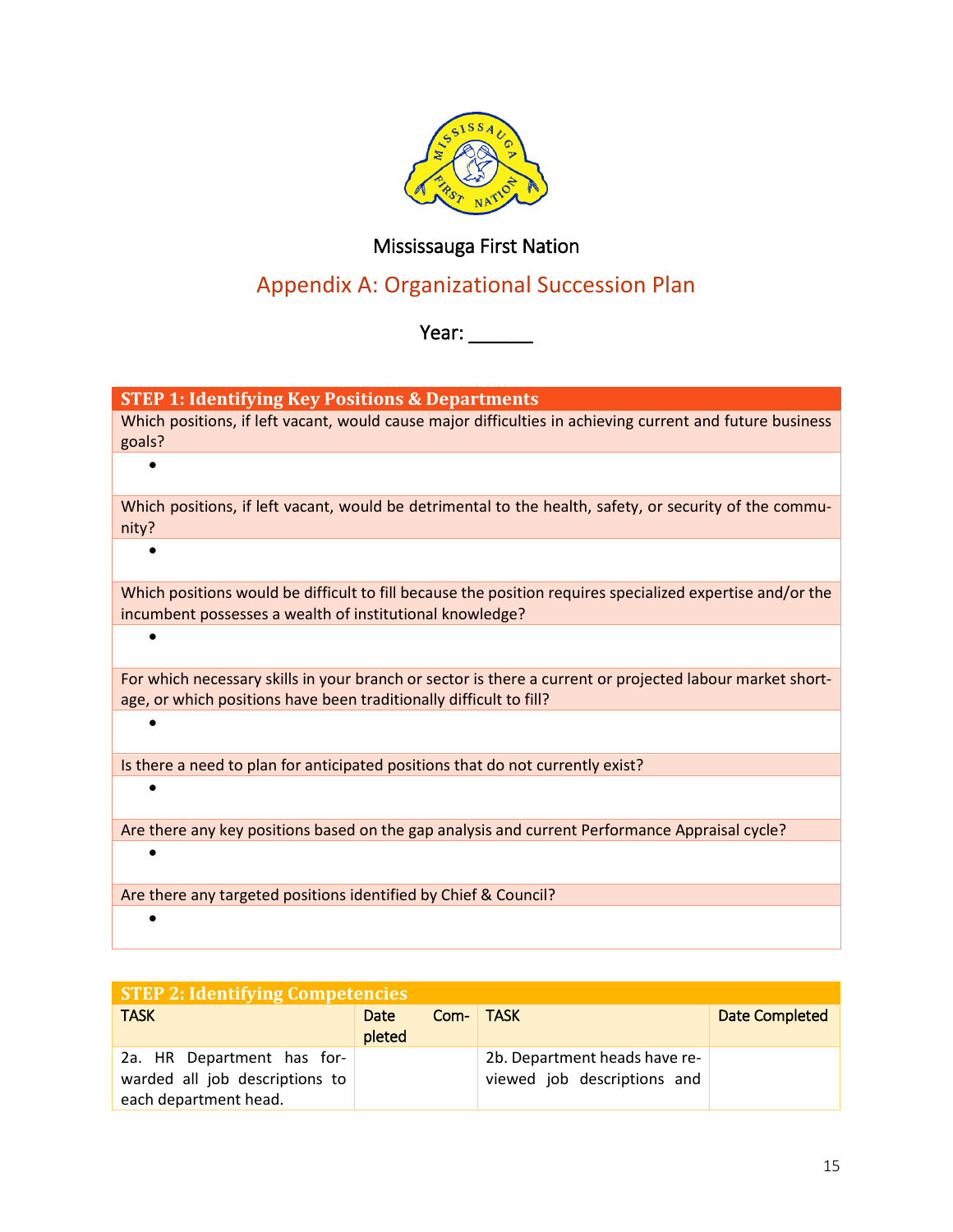|                                                   | gave any feedback to the HR<br>department.                                    |  |
|---------------------------------------------------|-------------------------------------------------------------------------------|--|
| 2c. Succession Plan update has<br>been completed. | 2d. Competency list for posi-<br>tions identified in Step 1 are<br>completed. |  |

| <b>STEP 3: Identifying &amp; Assessing Potential Candidates</b> |                        |                                                                                                                                               |                |  |
|-----------------------------------------------------------------|------------------------|-----------------------------------------------------------------------------------------------------------------------------------------------|----------------|--|
| <b>TASK</b>                                                     | Com-<br>Date<br>pleted | <b>TASK</b>                                                                                                                                   | Date Completed |  |
| 3a. General membership meet-<br>ing consultation                |                        | 3b. Yearly update of the MFN<br><b>Skills Registry</b>                                                                                        |                |  |
| 3c. Internal advancement and<br>training reminder               |                        | 3d. Any Targeted Positions<br>should be included in the yearly<br>succession plan, include Ap-<br>pendix B as approved by Chief<br>& Council. |                |  |

| <b>STEP 4: Learning &amp; Development Plans</b>                                                   |
|---------------------------------------------------------------------------------------------------|
| Current list of Internal and MFN Candidates with Learning & Development Plans, kept with Employee |
| record:                                                                                           |
|                                                                                                   |

| <b>STEP 5: Implementation and Evaluation</b> |                   |      |                   |                       |  |
|----------------------------------------------|-------------------|------|-------------------|-----------------------|--|
| <b>TASK</b>                                  | Date(s)<br>pleted | Com- | TASK              | <b>Date Completed</b> |  |
| 5a. Evaluations of Candidates                |                   |      | 5b. 2 year review | 2020                  |  |
| as outlined in the Learning &                |                   |      |                   |                       |  |
| Development Plan                             |                   |      |                   |                       |  |
| 5c. 5 year review                            | 2023              |      |                   |                       |  |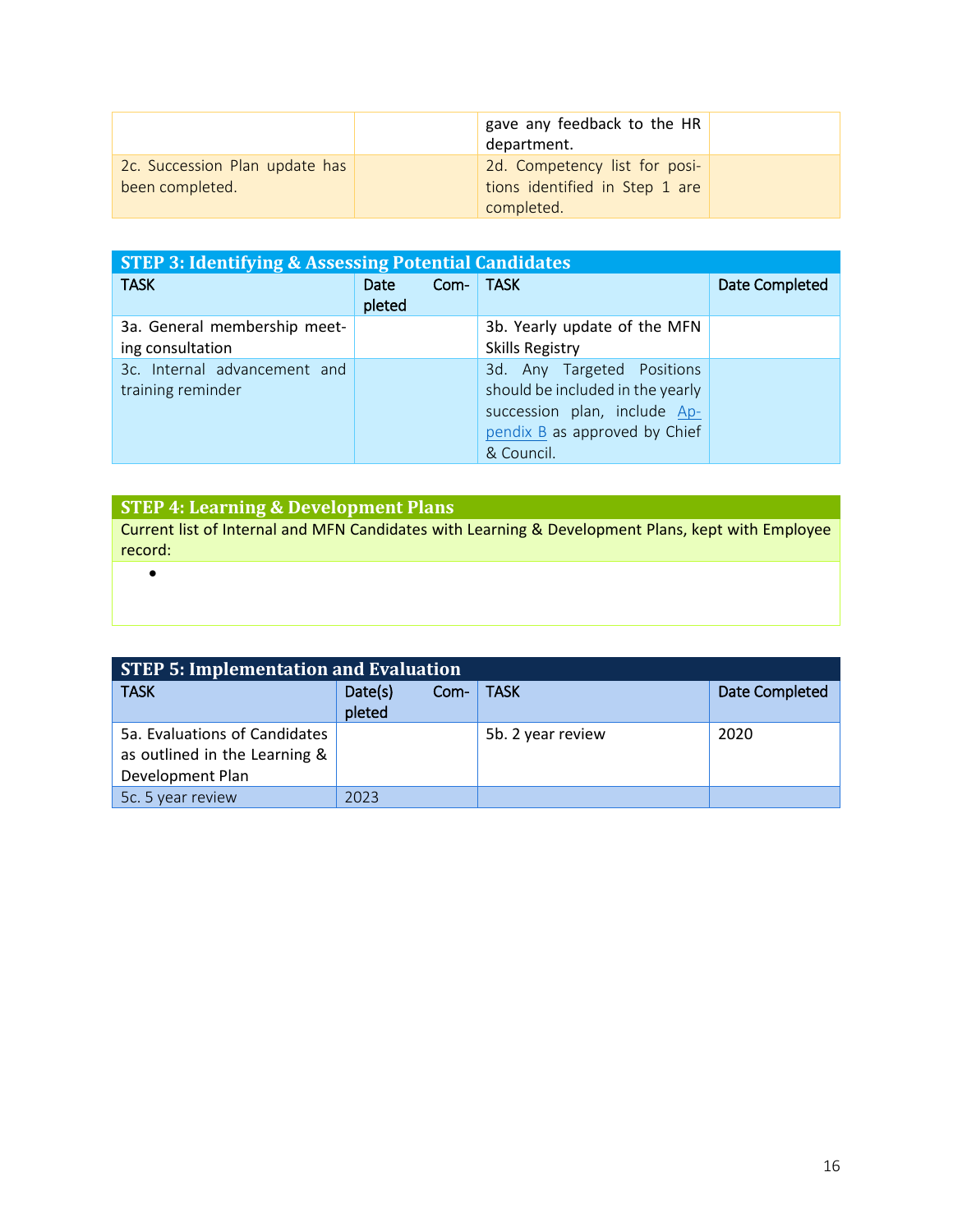## <span id="page-17-0"></span>Appendix B: Targeted Position Form

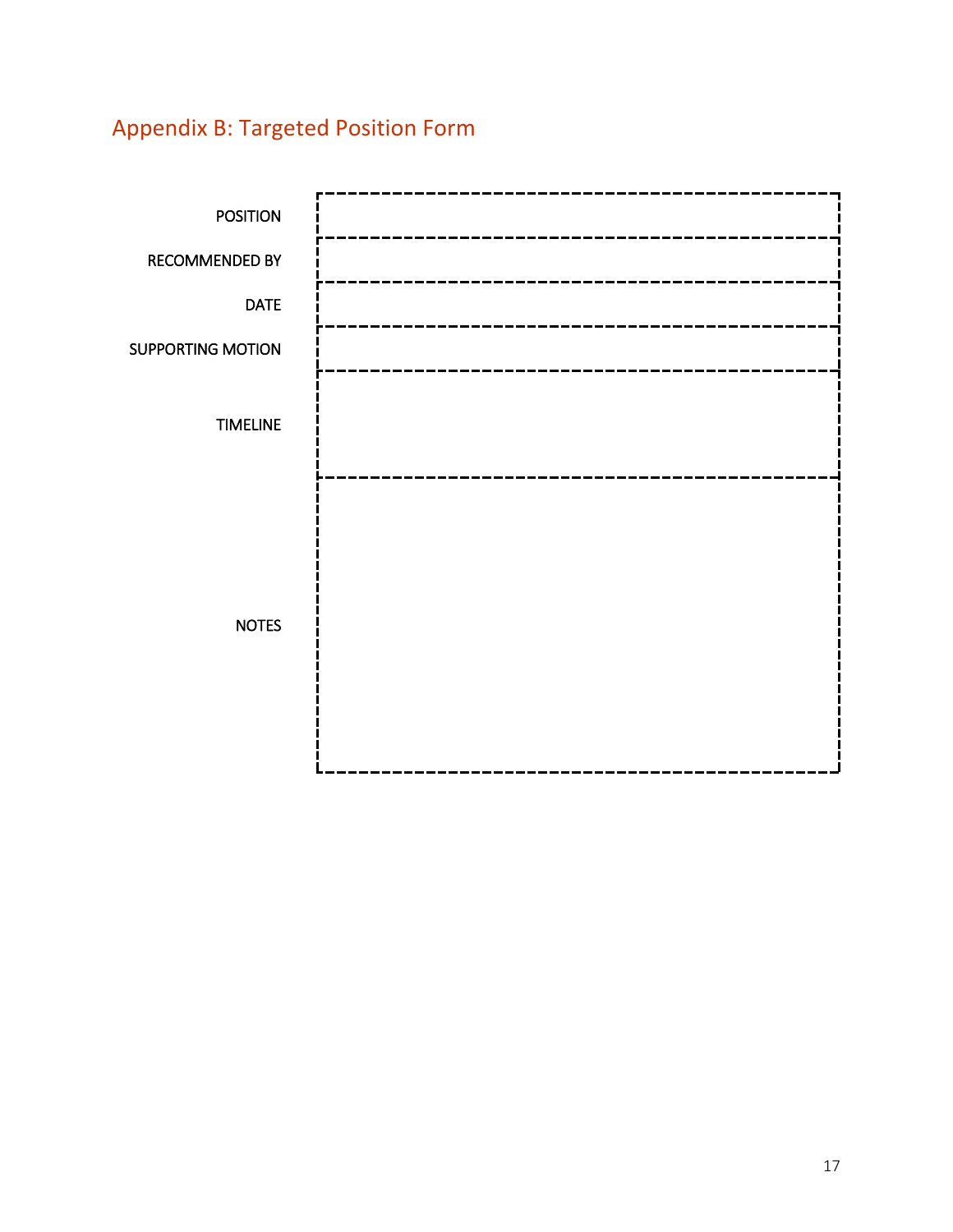### <span id="page-18-0"></span>Appendix C: Learning & Development Form



*Include any work plan, learning objectives, training, certificates to this form.*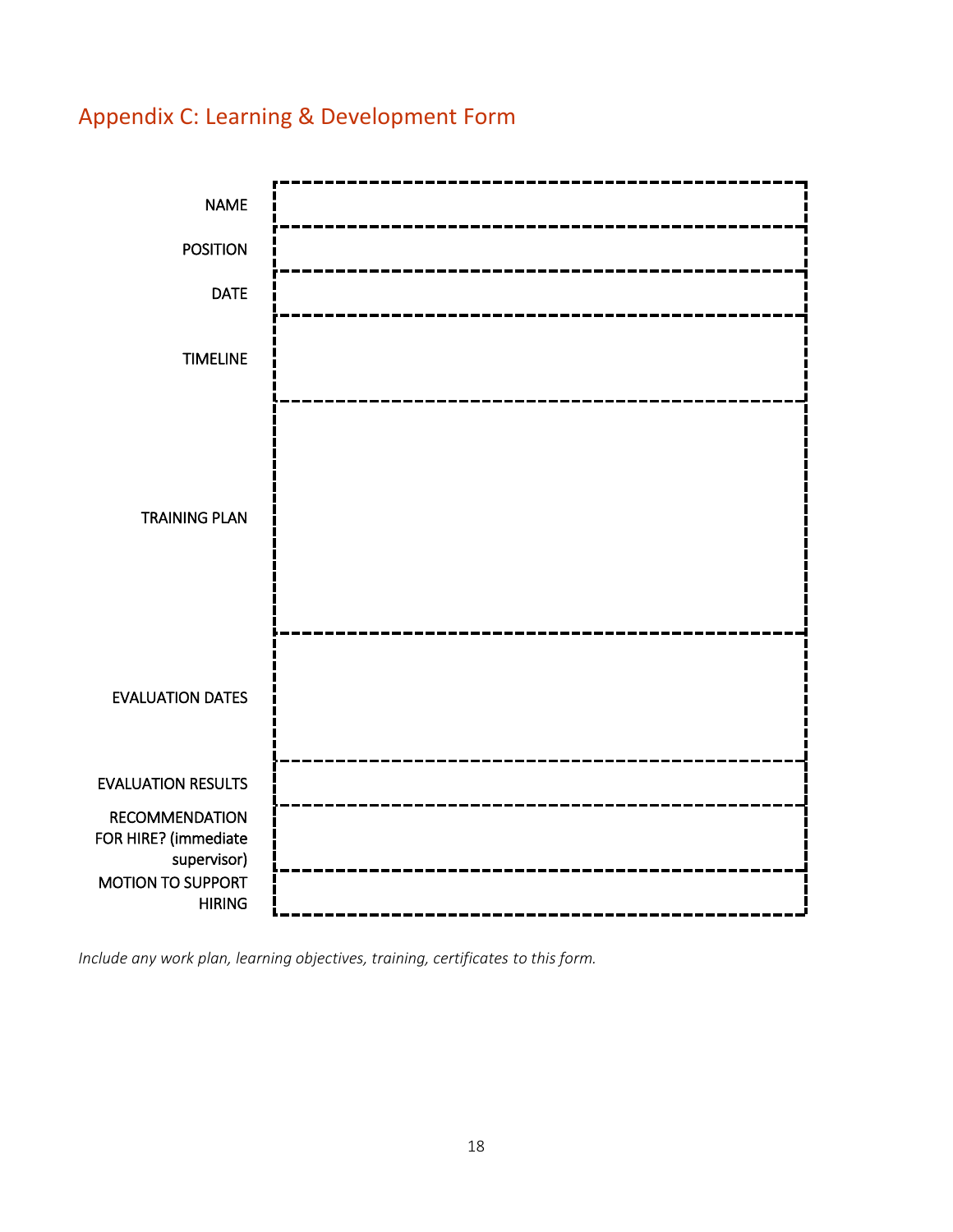### <span id="page-19-0"></span>Appendix D: Director of Operations Unplanned Succession Protocol Checklist

Knowing the location of key information is critical so that, if an emergency succession should occur, your organization would be able to quickly continue work in the most efficient and effective way. Please file this with the Chief, with a copy to the HR department.

|                                                                           | Onsite Location                                                                                                                                                                                                                      | Offsite Location                                                                                                                                                                  | Online URL                                                                                                                                                                                                                                                                                                                                                                                                                  |
|---------------------------------------------------------------------------|--------------------------------------------------------------------------------------------------------------------------------------------------------------------------------------------------------------------------------------|-----------------------------------------------------------------------------------------------------------------------------------------------------------------------------------|-----------------------------------------------------------------------------------------------------------------------------------------------------------------------------------------------------------------------------------------------------------------------------------------------------------------------------------------------------------------------------------------------------------------------------|
| Laws                                                                      | □<br><u> 1999 - Johann Barnett, fransk politiker</u>                                                                                                                                                                                 | □                                                                                                                                                                                 | □                                                                                                                                                                                                                                                                                                                                                                                                                           |
| <b>Council Minutes</b>                                                    | П                                                                                                                                                                                                                                    | $\Box$                                                                                                                                                                            | $\begin{tabular}{ccccc} \multicolumn{2}{c }{\textbf{1} & \textbf{2} & \textbf{3} & \textbf{4} & \textbf{5} & \textbf{5} & \textbf{6} & \textbf{7} & \textbf{8} & \textbf{9} & \textbf{10} & \textbf{10} & \textbf{10} & \textbf{10} & \textbf{10} & \textbf{10} & \textbf{10} & \textbf{10} & \textbf{10} & \textbf{10} & \textbf{10} & \textbf{10} & \textbf{10} & \textbf{10} & \textbf{10} & \textbf{10} & \textbf$<br>□ |
| <b>Financial Information</b>                                              |                                                                                                                                                                                                                                      |                                                                                                                                                                                   |                                                                                                                                                                                                                                                                                                                                                                                                                             |
|                                                                           |                                                                                                                                                                                                                                      |                                                                                                                                                                                   |                                                                                                                                                                                                                                                                                                                                                                                                                             |
| Current & prv. audited<br>financial statements                            | □                                                                                                                                                                                                                                    | $\begin{tabular}{ c c c c } \hline \quad \quad & \quad \quad & \quad \quad & \quad \quad \\ \hline \quad \quad & \quad \quad & \quad \quad & \quad \quad \\ \hline \end{tabular}$ | $\begin{tabular}{ c c c c } \hline \quad \quad & \quad \quad & \quad \quad & \quad \quad \\ \hline \quad \quad & \quad \quad & \quad \quad & \quad \quad \\ \hline \end{tabular}$                                                                                                                                                                                                                                           |
| <b>Financial Statements</b><br><b>Blank Checks</b>                        | □<br>$\Box$                                                                                                                                                                                                                          | $\Box$<br>$\Box$                                                                                                                                                                  | <u> 1980 - Jan Barnett, prestavlja po</u>                                                                                                                                                                                                                                                                                                                                                                                   |
| Computer passwords<br>Donor Records                                       | □<br>$\Box$                                                                                                                                                                                                                          | $\Box$<br>$\Box$                                                                                                                                                                  |                                                                                                                                                                                                                                                                                                                                                                                                                             |
| Funding Schedule<br>Client Records<br>Vendor Records<br>Volunteer Records | $\Box$<br>□<br>□<br>$\Box$                                                                                                                                                                                                           | $\Box$<br>$\Box$<br>$\Box$<br>$\Box$                                                                                                                                              | □                                                                                                                                                                                                                                                                                                                                                                                                                           |
| Auditor                                                                   |                                                                                                                                                                                                                                      | Bank                                                                                                                                                                              |                                                                                                                                                                                                                                                                                                                                                                                                                             |
| Name<br>Phone Number/Email                                                | <u> 1990 - Johann Barbara, martin a</u>                                                                                                                                                                                              | Name(s)<br>Account #s                                                                                                                                                             | <u> Andrew Maria (1989)</u>                                                                                                                                                                                                                                                                                                                                                                                                 |
| Investments<br>Financial Planner/                                         | <u>and the state of the state of the state of the state of the state of the state of the state of the state of the state of the state of the state of the state of the state of the state of the state of the state of the state</u> | Line of Credit                                                                                                                                                                    |                                                                                                                                                                                                                                                                                                                                                                                                                             |
| <b>Broker Company</b><br>Representative Name                              |                                                                                                                                                                                                                                      | Branch Representative<br>Phone Number                                                                                                                                             |                                                                                                                                                                                                                                                                                                                                                                                                                             |
| Phone Number<br>Email                                                     | <u> 1989 - Johann Barbara, martin a</u>                                                                                                                                                                                              | Fax<br>Email                                                                                                                                                                      | <u> 1989 - John Stein, Amerikaansk politiker (</u>                                                                                                                                                                                                                                                                                                                                                                          |
| Who is authorized to<br>make wire transfers?                              |                                                                                                                                                                                                                                      | Authorized check<br>signers?                                                                                                                                                      |                                                                                                                                                                                                                                                                                                                                                                                                                             |
| Legal Counsel                                                             |                                                                                                                                                                                                                                      |                                                                                                                                                                                   |                                                                                                                                                                                                                                                                                                                                                                                                                             |
| Name<br>Phone Number                                                      |                                                                                                                                                                                                                                      | Name<br>Phone Number                                                                                                                                                              |                                                                                                                                                                                                                                                                                                                                                                                                                             |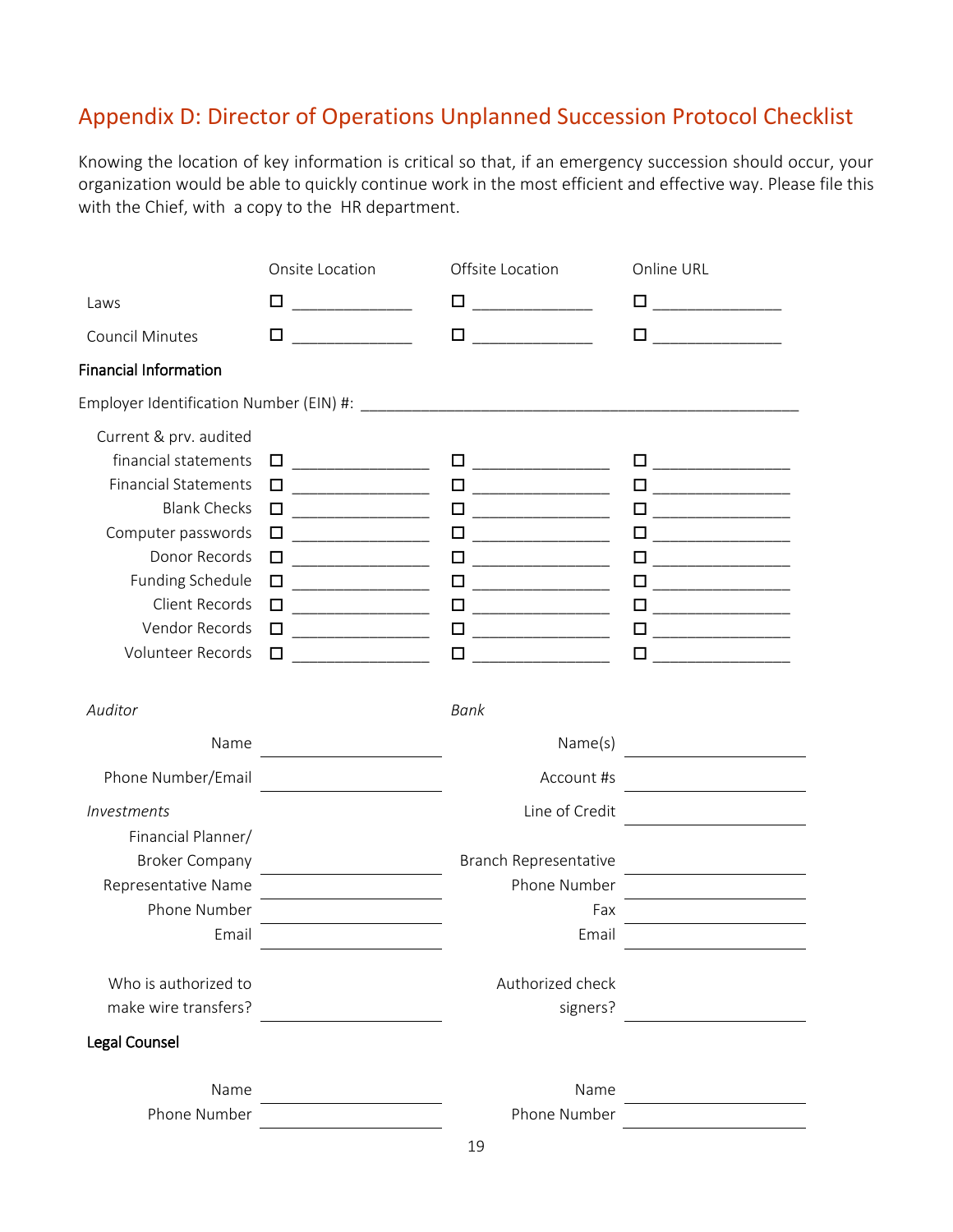|                                                                |                                                      | Email                                   |                   |
|----------------------------------------------------------------|------------------------------------------------------|-----------------------------------------|-------------------|
| Key Stakeholder Contacts                                       |                                                      |                                         |                   |
| Name                                                           | <u> 1989 - Johann Stein, Amerikaansk politiker (</u> | Name                                    |                   |
| Phone Number                                                   |                                                      | Phone Number                            |                   |
| Email                                                          |                                                      | Email                                   |                   |
| Name                                                           |                                                      | Name                                    |                   |
| Phone Number                                                   |                                                      | Phone Number                            |                   |
| Email                                                          |                                                      | Email                                   |                   |
| Human Resources Information                                    |                                                      |                                         |                   |
| Employee Records/Per-                                          | <b>Onsite Location</b>                               | <b>Offsite Location</b>                 | <b>Online URL</b> |
| sonnel Info <sup>1</sup>                                       | 0                                                    | $\Box$ and the set of $\Box$ and $\Box$ | $\Box$            |
| <b>Facilities Information</b>                                  |                                                      |                                         |                   |
| Office Security System                                         |                                                      |                                         |                   |
|                                                                | Company Name                                         |                                         |                   |
|                                                                | <b>Account Number</b>                                |                                         |                   |
| Representative Phone Number/Email                              |                                                      |                                         |                   |
| Broker Phone Number/Email                                      |                                                      |                                         |                   |
| Insurance Information<br>General Liability/Commercial Umbrella |                                                      | Health, Dental, Life Insurance          |                   |
| Company/Underwriter:                                           |                                                      | Company/Underwriter:                    |                   |
| Policy Number                                                  |                                                      | Policy Number                           |                   |
| Representative Phone/<br>Email                                 |                                                      | Representative Phone/<br>Email          |                   |
| <b>Broker Phone/Email</b><br>Retirement Plan                   |                                                      | Broker Phone/Email                      |                   |
| Company/Underwriter                                            |                                                      |                                         |                   |
| Policy Number                                                  |                                                      |                                         |                   |
| Representative Phone/<br>Email                                 |                                                      |                                         |                   |

 $\overline{a}$ 

<sup>1</sup> Names, home addresses, phone numbers, email, emergency contacts, etc.